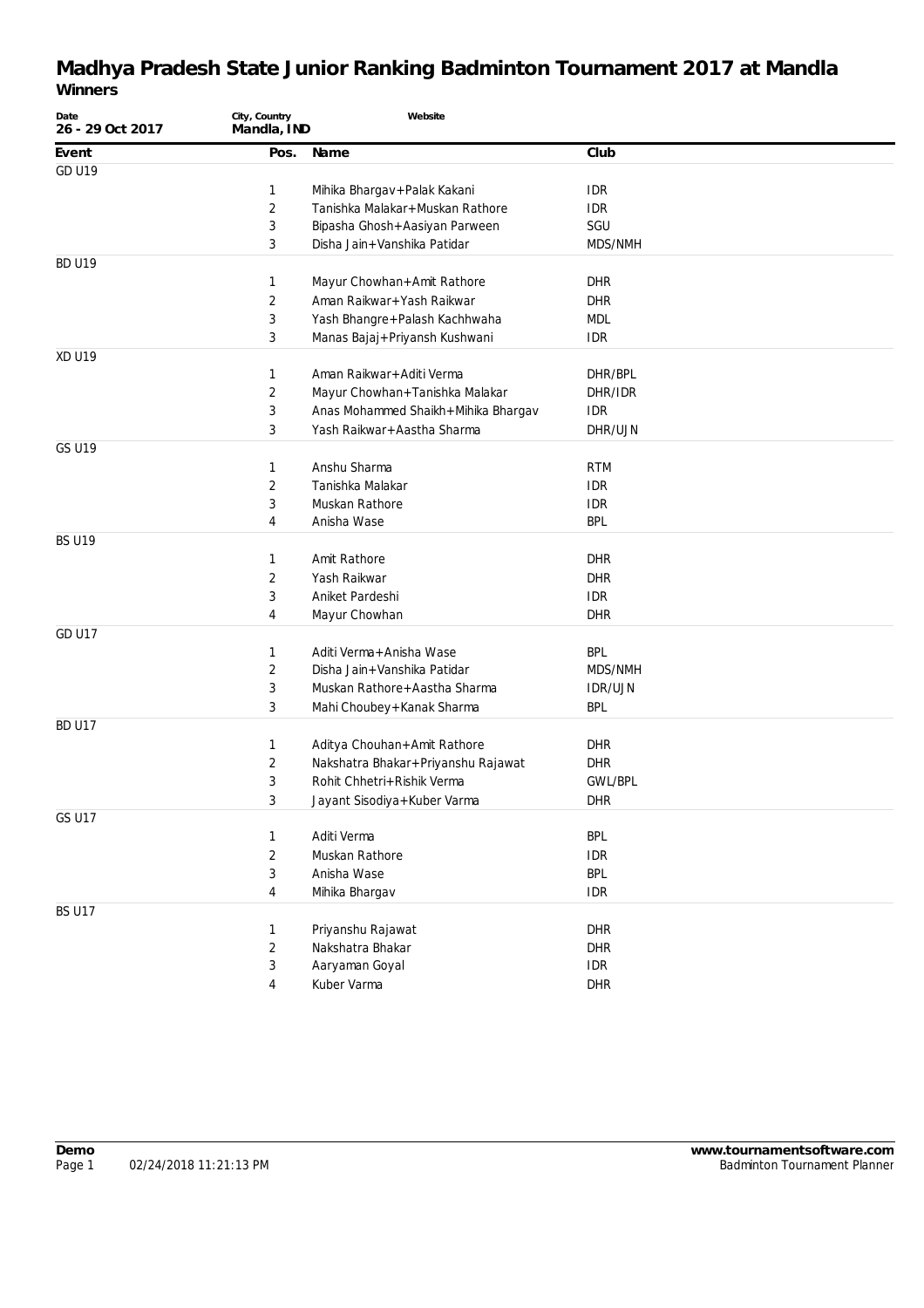| Date                               |        | 26 - 29 Oct 2017               | City, Country<br>Mandla, IND                                                    | Website                                   |              |                                      |                                         |
|------------------------------------|--------|--------------------------------|---------------------------------------------------------------------------------|-------------------------------------------|--------------|--------------------------------------|-----------------------------------------|
|                                    |        |                                |                                                                                 |                                           |              |                                      | Printed: 1/7/2018 3:26:29 PM            |
|                                    | St.    | City                           | Round 1                                                                         | Round 2                                   |              | Round 3                              | Round 4                                 |
| 1                                  |        | <b>DHR</b>                     | Priyanshu RAJAWAT [1]                                                           | Priyanshu RAJAWAT [1]                     |              |                                      |                                         |
| 2<br>3                             |        | <b>BGT</b>                     | Bye 1<br>Vedant KOCHAR                                                          | #1:                                       |              | Priyanshu RAJAWAT [1]                |                                         |
| 4                                  |        |                                | Bye 17                                                                          | Vedant KOCHAR                             |              | #65: 15-9 15-5                       |                                         |
| 5                                  |        | <b>IDR</b>                     | Kanishk BHAND                                                                   | #2:<br>Kanishk BHAND                      |              |                                      | Priyanshu RAJAWAT [1]<br>#97: 15-4 15-4 |
| 6<br>7                             |        | <b>BPL</b><br><b>MOR</b>       | <b>Akshat PRADHAN</b><br><b>Yash RAJPUT</b>                                     | #3: w.o.                                  |              | Kanishk BHAND                        |                                         |
| 8                                  |        | <b>MDL</b>                     | Shubanshu SONKESRI                                                              | Shubanshu SONKESRI<br>#4: w.o.            |              | #66: 15-11 15-12                     |                                         |
| 9<br>$\overline{10}$               |        | <b>HSN</b>                     | Shrey RAWAT [14]<br>Bye 9                                                       | Shrey RAWAT [14]                          |              |                                      |                                         |
| 11                                 |        | <b>BPL</b>                     | Devang TAYDE PRAVEEN                                                            | #5:<br>Devang TAYDE PRAVEEN               |              | Shrey RAWAT [14]<br>#67: 15-12 17-15 |                                         |
| 12<br>13                           |        | <b>RWA</b>                     | Bye $25$<br>Krishna Dutt SONY                                                   | #6:                                       |              |                                      | Shrey RAWAT [14]                        |
| 14                                 |        | <b>JBP</b>                     | Himanshu KHANDELWAL                                                             | Himanshu KHANDELWAL<br>#7: W.0.           |              | Sikhar Pratap SINGH                  | #98: 15-11 15-8                         |
| 15                                 |        | SGU<br><b>MDL</b>              | Sikhar Pratap SINGH<br>Shubham NANKANE                                          | Sikhar Pratap SINGH                       |              | #68: W.0.                            |                                         |
| 16<br>17                           |        | <b>IDR</b>                     | Manas BAJAJ [5]                                                                 | #8: w.o.                                  |              |                                      |                                         |
| $\overline{18}$                    |        |                                | Bye 5                                                                           | Manas BAJAJ [5]<br>#9:                    |              | Manas BAJAJ [5]                      |                                         |
| 19<br>$\overline{20}$              |        | <b>MDL</b>                     | <b>Yash BHANGRE</b><br><b>Bye 21</b>                                            | Yash BHANGRE                              |              | #69: 15-10 7-15 15-8                 |                                         |
| 21                                 |        | <b>DTA</b>                     | Priyavrat SINGH                                                                 | #10:<br><b>Akshat PILLE</b>               |              |                                      | Manas BAJAJ [5]<br>#99: 15-4 16-14      |
| $\overline{22}$<br>$\overline{23}$ |        | <b>HSN</b><br><b>GWL</b>       | <b>Akshat PILLE</b><br>Rohit CHHETRI                                            | #11: 6-15 15-12 16-14                     |              | Rohit CHHETRI                        |                                         |
| 24                                 |        | <b>BPL</b>                     | Harsh BARMAN                                                                    | Rohit CHHETRI                             |              | #70: 15-10 15-9                      |                                         |
| 25                                 |        | <b>DWS</b>                     | Yuvraj VERMA [15]                                                               | #12: w.o.<br>Yuvraj VERMA [15]            |              |                                      |                                         |
| 26                                 | 27 WDN | <b>NSP</b>                     | <b>Bye 13</b><br><b>Atul PATEL</b>                                              | #13:                                      |              | Yuvraj VERMA [15]                    |                                         |
| 28                                 |        | <b>IDR</b>                     | Varun MAHADIK                                                                   | Varun MAHADIK<br>#14: No Match            |              | #71: 15-3 15-11                      | Yuvraj VERMA [15]                       |
| 29<br>$\overline{30}$              |        | <b>STN</b><br><b>MDL</b>       | Himanshu KALWANI<br><b>Mridul BHIRYANI</b>                                      | Himanshu KALWANI                          |              |                                      | #100: 15-9 15-11                        |
| 31                                 |        | DHR                            | Akshat KANUNGO                                                                  | #15: 15-4 15-12                           |              | Akshat KANUNGO                       |                                         |
| $\overline{32}$                    |        | <b>BPL</b>                     | Kabeer MATLANI                                                                  | Akshat KANUNGO<br>#16: w.o.               |              | #72: 21-20 9-15 15-5                 |                                         |
| $\overline{33}$<br>$\overline{34}$ |        | DHR                            | Kuber VARMA [4]<br>Bye $3$                                                      | Kuber VARMA [4]                           |              |                                      |                                         |
| $\overline{35}$                    |        | <b>IDR</b>                     | Deepanshu SAINI                                                                 | #17:<br>Deepanshu SAINI                   |              | Kuber VARMA [4]<br>#73: 15-6 15-7    |                                         |
| $\overline{36}$<br>37              |        | <b>MDL</b>                     | Bye 19<br>Khushagra CHOUBEY                                                     | #18:                                      |              |                                      | Kuber VARMA [4]                         |
| $\overline{38}$                    |        | <b>NSP</b>                     | Shriyanshu GHOSH                                                                | Khushagra CHOUBEY<br>#19: w.o.            |              | Win G JOSEPH                         | #101: 15-11 15-5                        |
| 39<br>40                           |        | <b>BPL</b><br><b>HSN</b>       | Shourya SINGH<br>Win G JOSEPH                                                   | Win G JOSEPH                              |              | #74: 15-13 15-12                     |                                         |
| 41                                 |        | UJN                            | Arin YADAV [13]                                                                 | #20: 13-15 15-10 15-12<br>Arin YADAV [13] |              |                                      |                                         |
| 42<br>43                           |        | <b>GWL</b>                     | <b>Bye 11</b><br>Shriyansh YADAV                                                | #21:                                      |              | Arin YADAV [13]                      |                                         |
| 44                                 |        | <b>BPL</b>                     | <b>Mudit SAHU</b>                                                               | Mudit SAHU                                |              | #75: 15-6 15-8                       |                                         |
| 45                                 |        | SGU                            | Kumar SAURAV                                                                    | #22: w.o.<br>Kumar SAURAV                 |              |                                      | Arin YADAV [13]<br>#102: 15-2 15-9      |
| 46<br>47                           |        | <b>MOR</b><br>JRH              | <b>Akshat SHUKLA</b><br>Jyotiraditya SANGHI                                     | #23: w.o.                                 |              | Palash KACHHWAHA                     |                                         |
| 48                                 |        | <b>MDL</b>                     | Palash KACHHWAHA                                                                | Palash KACHHWAHA<br>#24: 16-14 16-14      |              | #76: 15-9 15-11                      |                                         |
| 49<br>50                           |        | <b>IDR</b>                     | Anshul AGARWAL [6]<br>Bye 7                                                     | Anshul AGARWAL [6]                        |              |                                      |                                         |
| 51                                 |        | <b>DHR</b>                     | Anirudh BUNDELA                                                                 | #25:<br>Anirudh BUNDELA                   |              | Anshul AGARWAL [6]                   |                                         |
| 52                                 |        | CWA                            | Bye 23                                                                          | #26:                                      |              | #77: 15-3 15-3                       | Anshul AGARWAL [6]                      |
| 53<br>54                           |        | <b>DTA</b>                     | <b>Adarsh MATA</b><br>Shivansh GURJAR                                           | Shivansh GURJAR                           |              |                                      | #103: 15-17 15-11 15-5                  |
| $\overline{55}$                    |        | <b>NMH</b>                     | <b>Bahuddin QAMAR</b>                                                           | #27: 15-4 15-13<br>Bahuddin QAMAR         |              | Shivansh GURJAR<br>#78: 15-8 15-11   |                                         |
| 56<br>57                           |        | <b>BPL</b><br>dhr              | <b>Vikas GWALANI</b><br>Jayant SISODIYA [9]                                     | #28: 15-8 15-2                            |              |                                      |                                         |
| $\overline{58}$                    |        |                                | Bye $15$                                                                        | Jayant SISODIYA [9]<br>#29:               |              | Jayant SISODIYA [9]                  |                                         |
| 59<br>60                           |        | SGU<br><b>BTL</b>              | Ankur TIWARI<br>Shahid KHAN                                                     | Ankur TIWARI                              |              | #79: 15-6 15-6                       |                                         |
| 61                                 |        | <b>BPL</b>                     | <b>Jasdeep SINGH</b>                                                            | $#30:$ w.o.                               |              |                                      | Jayant SISODIYA [9]                     |
| 62                                 |        | <b>IDR</b>                     | <b>Akshat NIMADE</b>                                                            | <b>Akshat NIMADE</b><br>#31: 15-3 15-5    |              | Akshat NIMADE                        | #104: 11-15 15-8 15-5                   |
| 63<br>64                           |        | <b>MDL</b><br><b>SGR</b>       | Sujal AGARWAL<br>Vinayak TIWARI                                                 | Vinayak TIWARI                            |              | #80: 15-7 15-3                       |                                         |
|                                    |        |                                |                                                                                 | #32: 15-11 14-16 15-10                    |              |                                      |                                         |
|                                    |        |                                | # Seeded Players                                                                |                                           | # Alternates | Replacing                            | Draw date/time:                         |
|                                    |        |                                | 1 Priyanshu RAJAWAT<br>9 Jayant SISODIYA<br>2 Aaryaman GOYAL<br>10 Rishik VERMA |                                           |              |                                      | Last Direct Acceptance                  |
|                                    |        |                                | 3 Aditya CHOUHAN<br>11 Aditya BATRA                                             |                                           |              |                                      | Player representatives                  |
|                                    |        | 4 Kuber VARMA<br>5 Manas BAJAJ | 12 Pushpendra JAIN<br>13 Arin YADAV                                             |                                           |              |                                      |                                         |
|                                    |        |                                | 6 Anshul AGARWAL<br>14 Shrey RAWAT                                              |                                           |              |                                      | Signature                               |
|                                    |        | 7 Tanay MUKATI                 | 15 Yuvraj VERMA<br>8 Nakshatra BHAKAR<br>16 Yasho Vardhan SINGH                 |                                           |              |                                      | Vinod R Shah                            |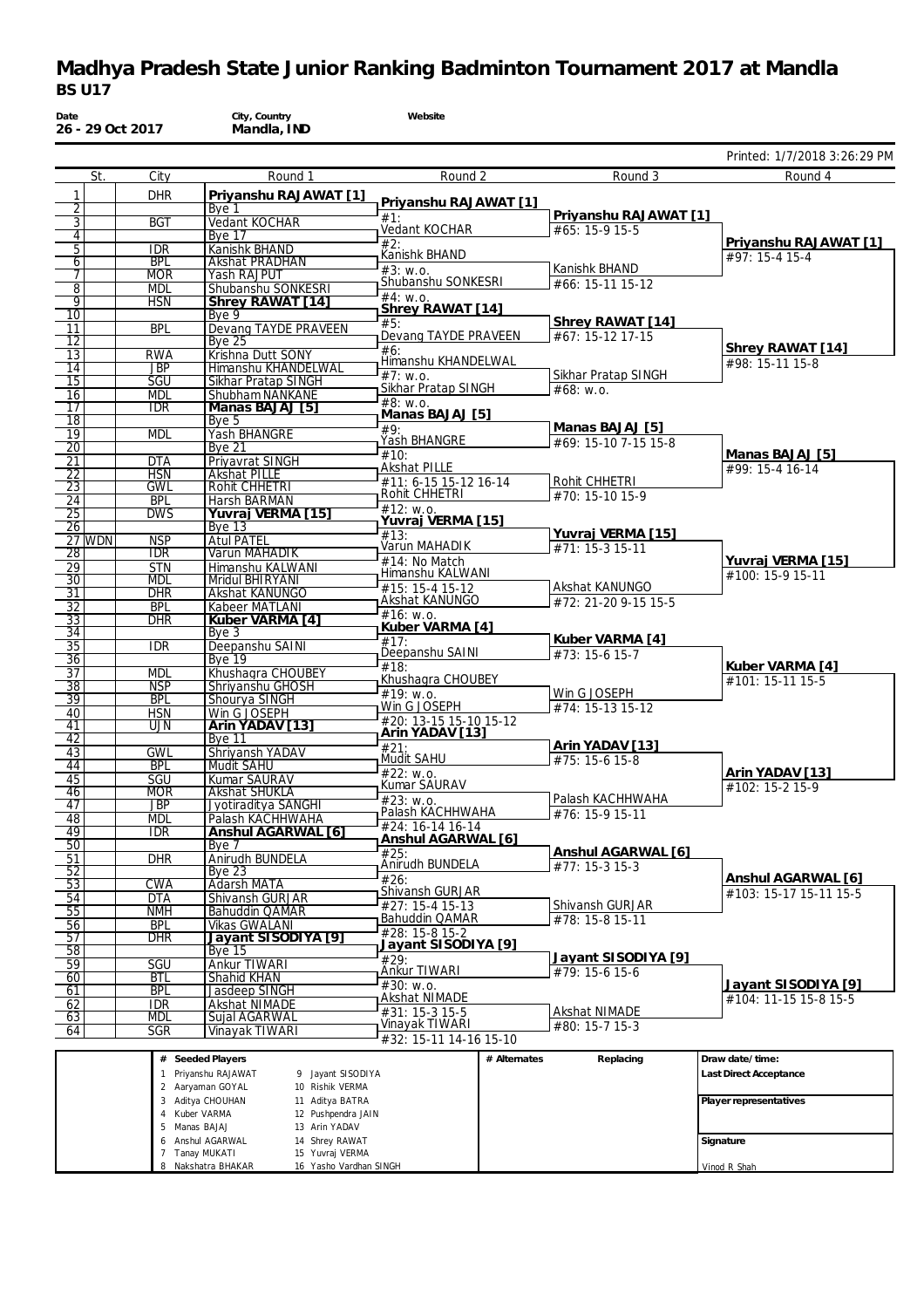| Date                                 | 26 - 29 Oct 2017         | City, Country<br>Mandla, IND                                                  | Website                                 |                                    |                                       |
|--------------------------------------|--------------------------|-------------------------------------------------------------------------------|-----------------------------------------|------------------------------------|---------------------------------------|
|                                      |                          |                                                                               |                                         |                                    | Printed: 1/7/2018 3:26:29 PM          |
| St.                                  | City                     | Round 1                                                                       | Round 2                                 | Round 3                            | Round 4                               |
| 65                                   | <b>HSN</b>               | Abhijeet RAJPOOT                                                              | Kitik CHOPRA                            |                                    |                                       |
| 66<br>67                             | <b>BGT</b><br><b>SVU</b> | <b>Kitik CHOPRA</b><br>Chintan Hari GUPTA                                     | #33: 15-10 15-10                        | Chintan Hari GUPTA                 |                                       |
| 68                                   | <b>GWL</b>               | Garvit JAIN                                                                   | Chintan Hari GUPTA                      | #81: w.o.                          |                                       |
| 69                                   | <b>BPL</b>               | Prakhar SHARMA                                                                | #34: W.0.<br>Lavish BHIRYANI            |                                    | Chintan Hari GUPTA                    |
| 70                                   | <b>MDL</b>               | Lavish BHIRYANI                                                               | #35: w.o.                               | Aditya BATRA [11]                  | #105: 15-12 15-12                     |
| 71<br>72                             | <b>IDR</b>               | Bye $16$<br>Aditya BATRA [11]                                                 | Aditya BATRA [11]                       | #82: 15-9 15-7                     |                                       |
| 73                                   | <b>NSP</b>               | Rajiv MUDIA                                                                   | #36:                                    |                                    |                                       |
| 74                                   | <b>SGR</b>               | Swayam SHRIVASTAVA                                                            | Swayam SHRIVASTAVA<br>#37: w.o.         | Swayam SHRIVASTAVA                 |                                       |
| $\overline{75}$<br>76                | <b>MDL</b><br>SGU        | Anush BAJAJ<br><b>Suraj Singh BAGHEL</b>                                      | Anush BAJAJ                             | #83: 15-12 15-12                   |                                       |
| 77                                   |                          | <b>Bve 24</b>                                                                 | #38: 15-8 15-12                         |                                    | Nakshatra BHAKAR [8]                  |
| 78                                   | <b>BPL</b>               | Sankalp SONI                                                                  | Sankalp SONI<br>#39:                    | Nakshatra BHAKAR [8]               | #106: 15-6 15-5                       |
| 79<br>80                             | <b>DHR</b>               | Bye 8<br>Nakshatra BHAKAR [8]                                                 | Nakshatra BHAKAR [8]                    | #84: W.0.                          |                                       |
| 81                                   | <b>DTA</b>               | Abhinay PAL                                                                   | #40:                                    |                                    |                                       |
| 82                                   | UJN                      | Aayansh YADAV                                                                 | Aayansh YADAV<br>#41: 15-6 15-4         | Aayansh YADAV                      |                                       |
| 83                                   | <b>GWL</b>               | Navin YADAV                                                                   | Asraf Ali KHAN                          | #85: 15-8 15-11                    |                                       |
| 84<br>85                             | SGU<br><b>IDR</b>        | Asraf Ali KHAN<br>Prajiwal MALAKAR                                            | #42: 15-5 15-9                          |                                    | Prajiwal MALAKAR                      |
| 86                                   | <b>MDL</b>               | Samresh MODI                                                                  | Prajjwal MALAKAR                        |                                    | #107: 15-7 15-9                       |
| 87                                   |                          | <b>Bye 12</b>                                                                 | #43: 15-2 15-5<br>Rishik VERMA [10]     | Prajjwal MALAKAR<br>#86: 15-5 15-7 |                                       |
| 88<br>$\overline{89}$                | <b>BPL</b><br><b>MDL</b> | Rishik VERMA [10]<br>Yash TALREJA                                             | #44:                                    |                                    |                                       |
| 90                                   | BTL                      | Sachin KOLANKAR                                                               | Sachin KOLANKAR                         |                                    |                                       |
| 91                                   | <b>BPL</b>               | Yash MAKHIJA                                                                  | #45: 18-16 15-13<br>Dhruv CHANDANI      | Dhruv CHANDANI<br>#87: 15-9 15-8   |                                       |
| $\overline{92}$<br>$\overline{93}$   | <b>IDR</b>               | Dhruv CHANDANI<br><b>Bye 20</b>                                               | #46: w.o.                               |                                    | Aditya CHOUHAN [3]                    |
| 94                                   | <b>MOR</b>               | <b>Dhruv SINGH</b>                                                            | Dhruv SINGH                             |                                    | #108: 15-9 15-8                       |
| 95                                   |                          | Bye 4                                                                         | #47:<br>Aditya CHOUHAN [3]              | Aditya CHOUHAN [3]                 |                                       |
| 96                                   | <b>DHR</b>               | Aditya CHOUHAN [3]                                                            | #48:                                    | #88: w.o.                          |                                       |
| 97<br>$\overline{98}$                | <b>KTN</b><br><b>IDR</b> | Aditya JAISWAL<br>Nikhil PANDEY                                               | Aditya JAISWAL                          |                                    |                                       |
| 99                                   | <b>HSN</b>               | Tanish CHOUDHARY                                                              | #49: 13-15 16-14 15-5<br>Äshish PRADHAN | Ashish PRADHAN                     |                                       |
| 100                                  | <b>BPL</b>               | <b>Ashish PRADHAN</b>                                                         | #50: 15-1 15-4                          | #89: 15-6 15-5                     | Divesh MALIK                          |
| 101<br>102                           | <b>BPL</b><br>MDL        | <b>Divesh MALIK</b><br>Shrikant SONI                                          | Divesh MALIK                            |                                    | #109: 15-8 15-8                       |
| $\overline{103}$                     |                          | <b>Bye 14</b>                                                                 | #51: 15-4 15-7                          | Divesh MALIK                       |                                       |
| 104                                  | SGU                      | Pushpendra JAIN [12]                                                          | Pushpendra JAIN [12]<br>#52:            | #90: W.0.                          |                                       |
| 105<br>106                           | <b>BPL</b><br><b>MOR</b> | <b>Bhavesh DADLANI</b><br>Yashraj SOLANKI                                     | Yashraj SOLANKI                         |                                    |                                       |
| 107                                  | <b>MDL</b>               | <b>Vishal BHIRYANI</b>                                                        | #53: 15-9 15-3                          | Himanshu SHRIVASTAVA               |                                       |
| 108                                  | <b>DTA</b>               | Himanshu SHRIVASTAVA                                                          | Himanshu SHRIVASTAVA<br>#54: 15-8 15-5  | #91: 15-8 15-10                    | Tanay MUKATI [7]                      |
| 109<br><b>110 WDN</b>                | CWA                      | <b>Bye 22</b><br>Neeraj VISHWAKARMA                                           | Neeraj VISHWAKARMA                      |                                    | #110: 15-8 15-10                      |
| 111                                  |                          | Bye 6                                                                         | #55:                                    | Tanay MUKATI [7]                   |                                       |
| $\overline{112}$                     | <b>DHR</b>               | Tanay MUKATI [7]                                                              | Tanay MUKATI [7]<br>#56:                | $#92$ : No Match                   |                                       |
| $\overline{113}$<br>114              | <b>MDL</b><br><b>NSP</b> | <b>Aryan SHARMA</b><br>Dev Raj PATEL                                          | Aryan SHARMA                            |                                    |                                       |
| $\overline{115}$                     | <b>DHR</b>               | Aryan BUNDELA                                                                 | #57: W.0.                               | Aryan BUNDELA                      |                                       |
| 116                                  | GWL                      | Shekhar KARANRAJ                                                              | Aryan BUNDELA<br>#58: w.o.              | #93: 15-6 15-3                     | Hrishabh KHANDELWAL                   |
| 117                                  | <b>BPL</b>               | Shahnawaz ANSARI                                                              | Hrishabh KHANDELWAL                     |                                    | #111: 15-6 15-11                      |
| $\overline{118}$<br>119              | <b>JBP</b>               | Hrishabh KHANDELWAL<br>Bye 10                                                 | #59: w.o.                               | Hrishabh KHANDELWAL                |                                       |
| $\overline{120}$                     | <b>STN</b>               | <b>Y. SINGH</b> [16]                                                          | <u>Y. SINGH [16]</u>                    | #94: 15-5 15-9                     |                                       |
| $\overline{121}$                     | <b>MDL</b>               | <b>Mukul BHATIYA</b>                                                          | #60:<br>Mukul BHATIYA                   |                                    |                                       |
| $\overline{122}$<br>$\overline{123}$ | <b>DHR</b><br><b>RWA</b> | <b>Abhay VYAS</b><br>Sumit MISHRA                                             | #61: 16-14 10-15 15-9                   | Dhruv NAGU                         |                                       |
| 124                                  | <b>HSN</b>               | Dhruv NAGU                                                                    | Dhruv NAGU                              | #95: 15-9 15-9                     |                                       |
| 125                                  |                          | Bye 18                                                                        | #62: 18-16 15-11<br>Yashkant SINGH      |                                    | Aaryaman GOYAL [2]<br>#112: 15-5 15-5 |
| 126<br>127                           | <b>BPL</b>               | Yashkant SINGH                                                                | #63:                                    | Aaryaman GOYAL [2]                 |                                       |
| 128                                  | <b>IDR</b>               | Bye 2<br>Aaryaman GOYAL [2]                                                   | Aaryaman GOYAL [2]                      | #96: 15-5 15-11                    |                                       |
|                                      |                          |                                                                               | #64:                                    |                                    |                                       |
|                                      |                          | # Seeded Players                                                              |                                         | # Alternates<br>Replacing          | Draw date/time:                       |
|                                      | $\mathbf{1}$             | Priyanshu RAJAWAT<br>9 Jayant SISODIYA<br>2 Aaryaman GOYAL<br>10 Rishik VERMA |                                         |                                    | Last Direct Acceptance                |
|                                      |                          | 3 Aditya CHOUHAN<br>11 Aditya BATRA                                           |                                         |                                    | Player representatives                |
|                                      | $\overline{4}$           | Kuber VARMA<br>12 Pushpendra JAIN                                             |                                         |                                    |                                       |
|                                      | 6                        | 5 Manas BAJAJ<br>13 Arin YADAV<br>Anshul AGARWAL<br>14 Shrey RAWAT            |                                         |                                    | Signature                             |
|                                      |                          | 7 Tanay MUKATI<br>15 Yuvraj VERMA                                             |                                         |                                    |                                       |
|                                      |                          | 8 Nakshatra BHAKAR<br>16 Yasho Vardhan SINGH                                  |                                         |                                    | Vinod R Shah                          |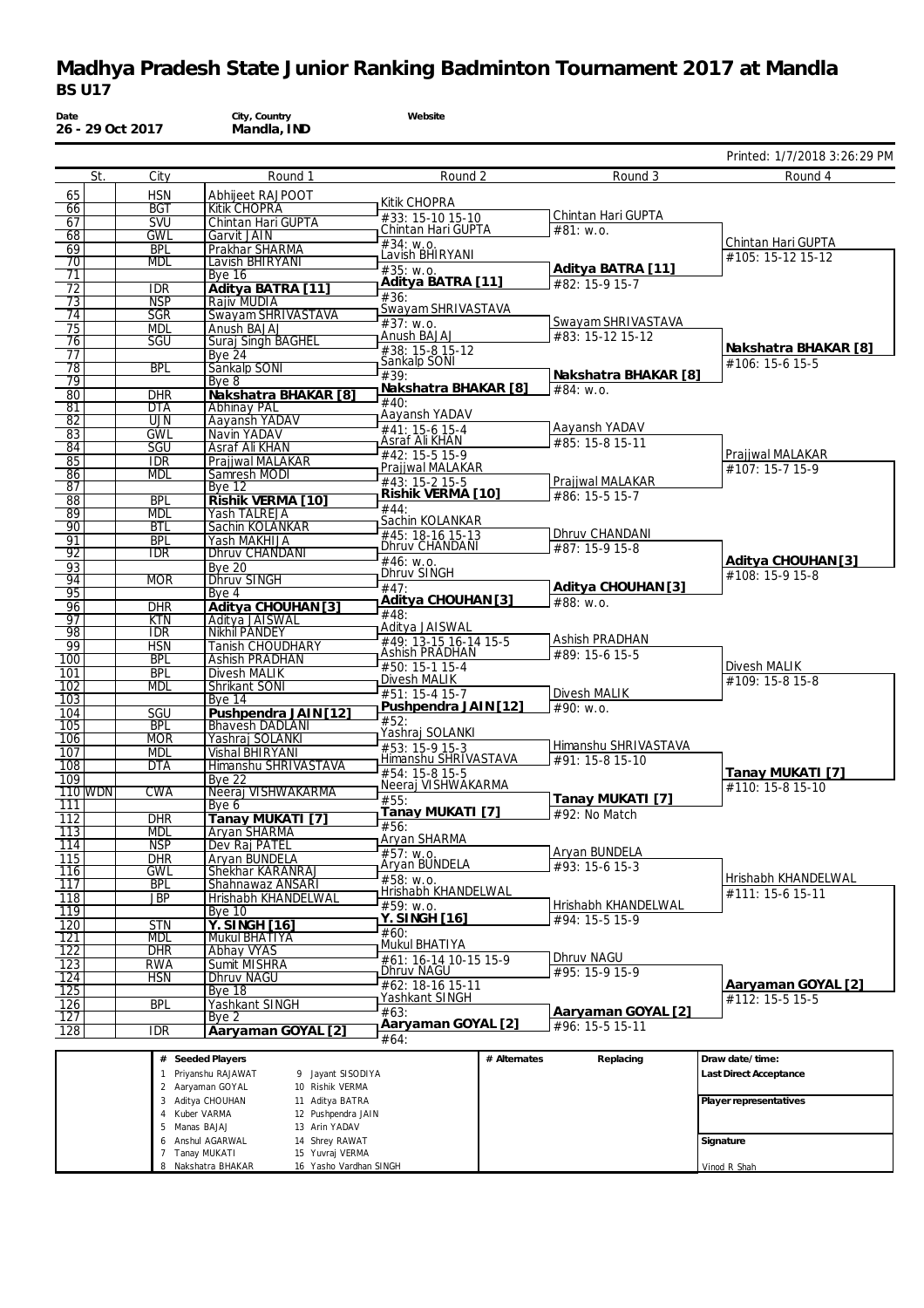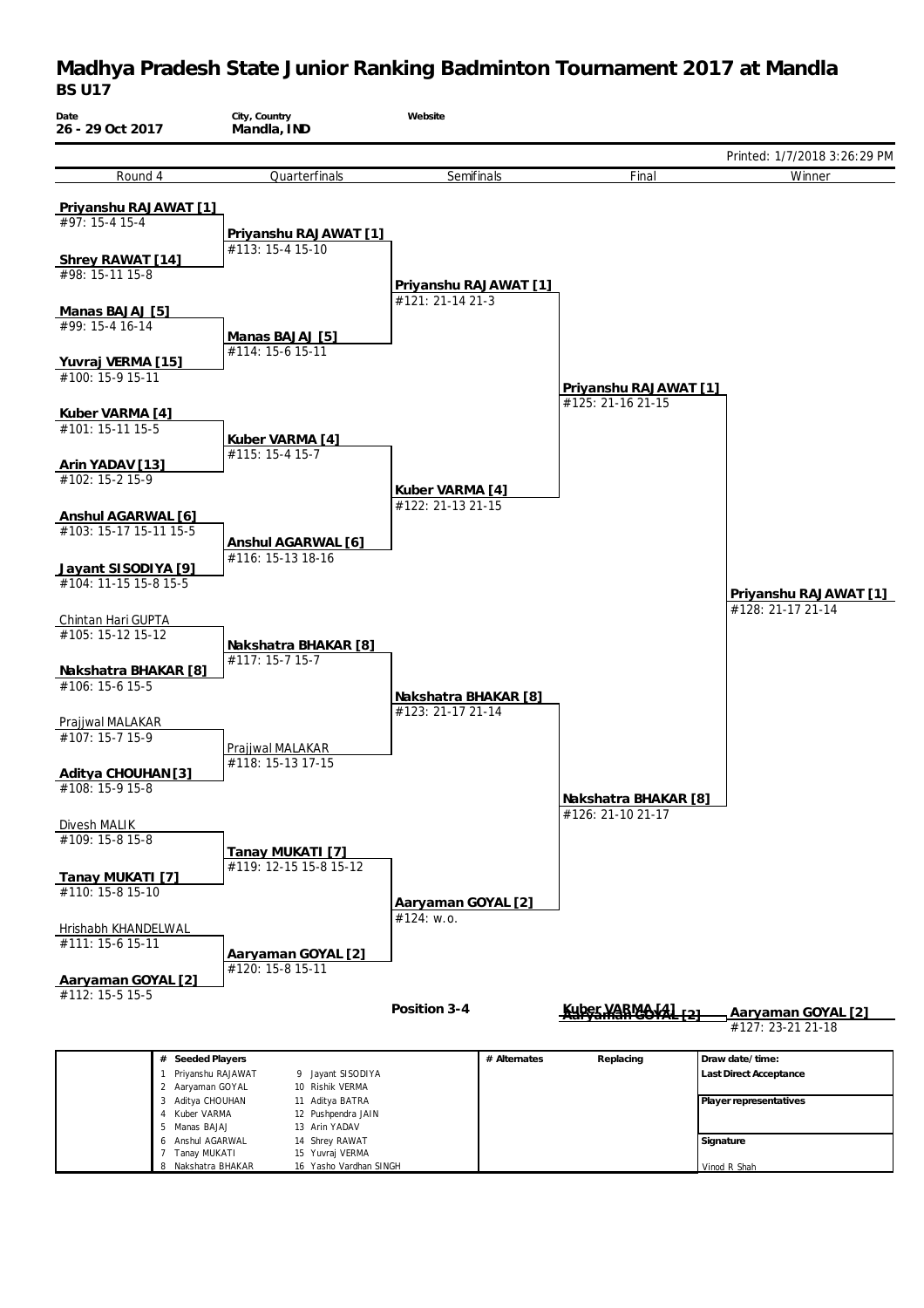| Date<br>26 - 29 Oct 2017 |            | City, Country<br>Mandla, IND      | Website                                 |                                        |                                                       |                                           |
|--------------------------|------------|-----------------------------------|-----------------------------------------|----------------------------------------|-------------------------------------------------------|-------------------------------------------|
|                          |            |                                   |                                         |                                        |                                                       | Printed: 1/7/2018 3:26:58 PM              |
| St.                      | City       | Round 1                           | Round 2                                 | Quarterfinals                          | Semifinals                                            | Final                                     |
| $\mathbf{1}$             | IDR.       | M. RATHORE [1]                    |                                         |                                        |                                                       |                                           |
| $\overline{2}$           |            | Bye 1                             | M. RATHORE [1]<br>$#1$ :                |                                        |                                                       |                                           |
| 3                        | <b>BGT</b> | Khushi QURESHI                    |                                         | M. RATHORE [1]<br>#17: 15-2 15-4       |                                                       |                                           |
| 4                        | <b>DTA</b> | Karnika GOSWAMI                   | Karnika GOSWAMI<br>#2: W.0.             |                                        |                                                       |                                           |
| 5                        | <b>NMH</b> | V. PATIDAR [8]                    |                                         |                                        | M. RATHORE [1]<br>#25: 21-13 17-21 21-17              |                                           |
| 6                        | <b>IDR</b> | Shreya RAHATEKAR                  | Shreya RAHATEKAR<br>#3: 15-3 15-12      |                                        |                                                       |                                           |
| $\overline{7}$           | <b>MDL</b> | D. SHRIVASTAVA                    |                                         | Shreya RAHATEKAR<br>$#18: 15-815-8$    |                                                       |                                           |
| 8                        | <b>BPL</b> | Mahi CHOUBEY                      | D. SHRIVASTAVA<br>#4: 15-7 15-9         |                                        |                                                       |                                           |
| 9                        | <b>BPL</b> | Anisha WASE [4]                   |                                         |                                        |                                                       | M. RATHORE [1]<br>#29: 21-19 21-15        |
| 10                       | <b>BTL</b> | Shruti SONI                       | Anisha WASE [4]<br>#5: W.0.             |                                        |                                                       |                                           |
| 11                       | <b>IDR</b> | l. Parmar                         |                                         | Anisha WASE [4]<br>#19: No Match       |                                                       |                                           |
| 12                       | <b>BGT</b> | Anshikha SINGH                    | #6: No Match                            |                                        |                                                       |                                           |
| 13                       | IDR.       | S. BHATNAGAR [6]                  |                                         |                                        | Anisha WASE [4]<br>#26: 21-12 21-18                   |                                           |
| 14                       | SGU        | Aasiyan PARWEEN                   | Aasiyan PARWEEN<br>#7: W.0.             |                                        |                                                       |                                           |
| 15                       | <b>DWS</b> | Bhumika VERMA                     |                                         | Bhumika VERMA<br>#20: 15-4 15-6        |                                                       |                                           |
| 16                       | <b>DTA</b> | Anupriya PAL                      | Bhumika VERMA<br>#8: 15-0 15-2          |                                        |                                                       |                                           |
| 17                       | <b>BPL</b> | Kanak SHARMA                      |                                         |                                        |                                                       | Aditi VERMA [2]<br>#32: 21-12 21-15       |
| 18                       | IDR.       | Meghana RATHORE                   | Meghana RATHORE<br>#9: 15-3 13-15 15-10 |                                        |                                                       |                                           |
| 19                       | <b>MDL</b> | Shrishti CHOURASIYA               |                                         | Aastha SHARMA [5]<br>#21: 15-8 15-9    |                                                       |                                           |
| 20                       | <b>UJN</b> | Aastha SHARMA [5] #10: 15-1 15-2  | Aastha SHARMA [5]                       |                                        |                                                       |                                           |
| 21                       | <b>MDS</b> | Disha JAIN                        |                                         |                                        | Mihika BHARGAV [3]<br>#27: 21-18 21-17                |                                           |
| 22                       | <b>MDL</b> | Yashi RAI                         | Disha JAIN<br>#11: 15-5 15-10           |                                        |                                                       |                                           |
| 23                       | <b>DTA</b> | Astha SAXENA                      |                                         | Mihika BHARGAV [3]<br>#22: 15-11 15-12 |                                                       |                                           |
| 24                       | <b>IDR</b> | Mihika BHARGAV [3] #12: 15-4 15-8 | Mihika BHARGAV [3]                      |                                        |                                                       |                                           |
| 25                       | SGU        | Bipasha GHOSH                     |                                         |                                        |                                                       | Aditi VERMA [2]<br>#30: 21-15 15-21 22-15 |
| 26                       | BGT        | Riya YADAV                        | Riya YADAV<br>#13: 15-3 15-9            |                                        |                                                       |                                           |
| 27                       | <b>BPL</b> | Shradha MISHRA                    |                                         | Drishti SOMANI [7]<br>#23: 15-7 15-12  |                                                       |                                           |
| 28                       | IDR.       | Drishti SOMANI [7]                | Drishti SOMANI [7]<br>#14: $w.o.$       |                                        |                                                       |                                           |
| <u>29</u>                | <b>DTA</b> | Preksha RAWAT                     |                                         |                                        | Aditi VERMA [2]<br>#28: 21-5 21-6                     |                                           |
| 30                       | <b>JBP</b> | Sejal VERMA                       | #15: No Match                           |                                        |                                                       |                                           |
| 31                       | <b>IDR</b> | Prerna KAMBLE                     |                                         | Aditi VERMA [2]<br>#24: No Match       |                                                       |                                           |
| 32                       | <b>BPL</b> | Aditi VERMA [2]                   | Aditi VERMA [2]<br>#16: W.0.            |                                        |                                                       |                                           |
|                          |            |                                   |                                         | Position 3-4                           | Anisha WASE [4]<br>Mihika BHARGAV [3] #31: 22-20 21-9 | Anisha WASE [4]                           |

| Seeded Players<br># | # Alternates | Replacing | Draw date/time:        |
|---------------------|--------------|-----------|------------------------|
| Muskan RATHORE      |              |           | Last Direct Acceptance |
| 2 Aditi VERMA       |              |           |                        |
| Mihika BHARGAV      |              |           | Player representatives |
| Anisha WASE         |              |           |                        |
| 5 Aastha SHARMA     |              |           |                        |
| Shavi BHATNAGAR     |              |           | Signature              |
| Drishti SOMANI      |              |           |                        |
| Vanshika PATIDAR    |              |           | Vinod R Shah           |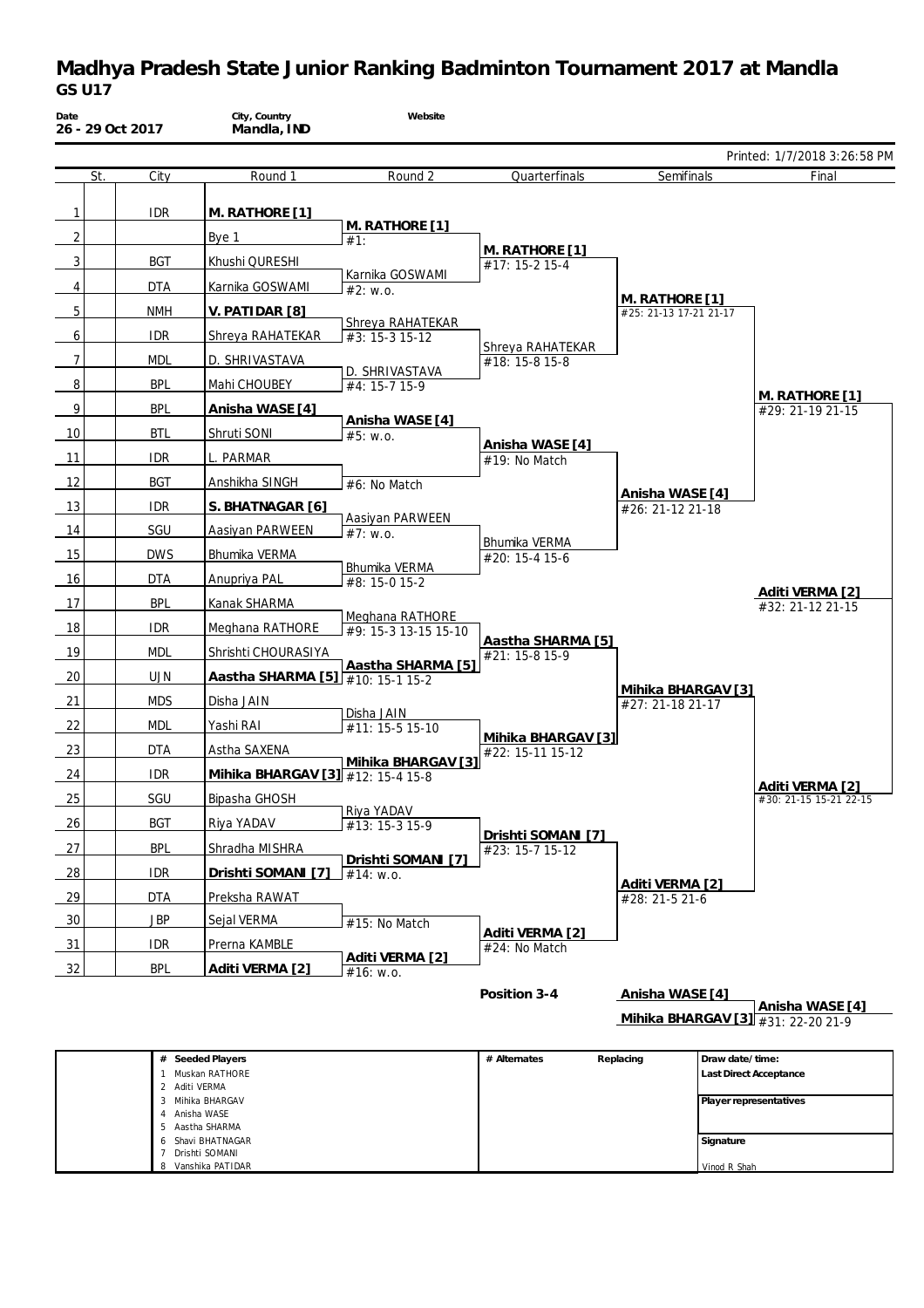| Date<br>26 - 29 Oct 2017 |                          | City, Country<br>Mandla, IND                        | Website                                 |                                          |                                        |                                           |
|--------------------------|--------------------------|-----------------------------------------------------|-----------------------------------------|------------------------------------------|----------------------------------------|-------------------------------------------|
|                          |                          |                                                     |                                         |                                          |                                        | Printed: 1/7/2018 3:27:37 PM              |
| St.                      | City                     | Round 1                                             | Round 2                                 | Quarterfinals                            | Semifinals                             | Final                                     |
|                          | <b>DHR</b>               | Aditya CHOUHAN [1]                                  |                                         |                                          |                                        |                                           |
| 1                        | <b>DHR</b>               | <b>Amit RATHORE</b>                                 | Aditya CHOUHAN [1]<br>Amit RATHORE      |                                          |                                        |                                           |
| $\overline{2}$           |                          | Bye 1                                               | #1:                                     | Aditya CHOUHAN [1]                       |                                        |                                           |
| 3                        | ĦSN<br><b>HSN</b>        | Win G JOSEPH<br>Dhruv_NAGU                          | Yash BHANGRE                            | Amit RATHORE                             |                                        |                                           |
|                          | MDL                      | Yash BHANGRE                                        | Palash KACHHWAHA                        | #17: 15-11 15-10                         |                                        |                                           |
| 4                        | <b>MDL</b><br>TDR        | Palash KACHHWAHA<br>Manas BAJAJ [7]                 | #2: 15-4 15-13                          |                                          | Aditya CHOUHAN [1]                     |                                           |
| 5                        | <b>IDR</b>               | Aaryaman GOYAL                                      | Manas BAJAJ [7]                         |                                          | Amit RATHORE<br>#25: 20-22 21-12 21-17 |                                           |
|                          | JBP                      | Himanshu KHANDELWAL                                 | Aaryaman GOYAL                          |                                          |                                        |                                           |
| 6                        | JBP<br>sgu               | Hrishabh KHANDELWAL #3: w.o.<br>Sikhar Pratap SINGH |                                         | Manas BAJAJ [7]<br>Aaryaman GOYAL        |                                        |                                           |
| $\overline{7}$           | SGU                      | Ankur TIWARI                                        | Sikhar Pratap SINGH                     | #18: 15-6 15-4                           |                                        |                                           |
|                          | BPL                      | Shahnawaz ANSART                                    | Ankur TIWARI                            |                                          |                                        |                                           |
| 8                        | <b>BPL</b><br>GWL        | Sankalp SONI<br>Rohit CHHETRI T41                   | #4: W.0.                                |                                          |                                        | Aditya CHOUHAN [1]<br><b>Amit RATHORE</b> |
| 9                        | <b>BPL</b>               | Rishik VERMA                                        | Rohit CHHETRI [4]                       |                                          |                                        | #29: 21-16 21-17                          |
|                          | <b>MOR</b>               | Yash RAJPUT                                         | Rishik VERMA                            | Rohit CHHETRI [4]                        |                                        |                                           |
| 10                       | <b>MOR</b><br>MDL        | Akshat SHUKLA<br>Lavish BHIRYANI                    | #5: w.o.                                | Rishik VERMA                             |                                        |                                           |
| 11                       | mdl                      | Khushagra CHOUBEY                                   | Lavish BHIRYANI                         | #19: 16-14 15-8                          |                                        |                                           |
| 12                       | NSP<br><b>NSP</b>        | Rajiv MUDIA<br>Dev Raj PATEL                        | Khushagra CHOUBEY                       |                                          | Rohit CHHETRI [4]                      |                                           |
|                          | TDR                      | A. AGARWAL [8]                                      | #6: W.0.                                |                                          | Rishik VERMA                           |                                           |
| 13                       | <b>DHR</b><br>ВΤС        | Tanay MUKATI<br>Shahid KHAN                         | A. AGARWAL [8]                          |                                          | #26: 21-16 21-14                       |                                           |
| 14                       | <b>BTL</b>               | Sachin KOLANKAR                                     | Tanay MUKATI<br>#7: W.0.                | A. AGARWAL [8]                           |                                        |                                           |
|                          | DHR                      | Anirudh BUNDELA                                     |                                         | <b>Tanay MUKATI</b>                      |                                        |                                           |
| 15                       | <b>DHR</b><br>BPL        | Aryan BUNDELA<br>Mudit SAHU                         | Mudit SAHU<br>Shourya SINGH             | #20: 15-6 15-5                           |                                        |                                           |
| 16                       | <b>BPL</b>               | Shourya SINGH                                       | #8: 15-8 14-16 15-9                     |                                          |                                        | Aditya CHOUHAN [1]                        |
|                          | SGR                      | Swayam SHRIVASTAVA                                  | Swayam SHRIVASTAVA                      |                                          |                                        | Amit RATHORE                              |
| 17                       | <b>SGR</b><br>ᢒᡦ᠋        | Vinayak TIWARI<br>Suraj Singh BAGHEL                | Vinayak TIWARI                          |                                          |                                        | #31: 21-12 8-21 21-16                     |
| 18                       | SGU                      | Pushpendra JAIN                                     | #9: w.o.                                | Aayansh YADAV                            |                                        |                                           |
| 19                       | UJN<br><b>UJN</b>        | Aayansh YADAV<br>Arin YADAV                         | Aayansh YADAV                           | Arin YADAV                               |                                        |                                           |
| WDN                      | NSP                      | S. GHOSH [6]                                        | Arin YADAV                              | #21: 15-7 12-15 15-10                    |                                        |                                           |
| 20                       | <b>NSP</b><br>MDL        | <b>Atul PATEL</b><br>Mukul BHATIYA                  | #10: No Match                           |                                          | N. BHAKAR [3]                          |                                           |
| 21                       | mdl                      | Yash TALREJA                                        | Akshat PILLE                            |                                          | Priyanshu RAJAWAT<br>#27: 21-11 21-6   |                                           |
|                          | ĦSN                      | Akshat PILLE                                        | Abhijeet RAJPOOT                        |                                          |                                        |                                           |
| 22                       | <b>HSN</b><br><b>BPL</b> | Abhijeet RAJPOOT<br><b>Bhavesh DADLANI</b>          | $#11: 15 - 715 - 13$                    | N. BHAKAR [3]<br>Priyanshu RAJAWAT       |                                        |                                           |
| 23                       | <b>BPL</b>               | Vikas GWALANI                                       | N. BHAKAR [3]                           | #22: 15-6 15-7                           |                                        |                                           |
|                          | DHR                      | <u>N. BHAKAR [3]</u>                                | Priyanshu RAJAWAT                       |                                          |                                        | N. BHAKAR [3]                             |
| 24                       | <b>DHR</b><br>ĦŚÑ        | Priyanshu RAJAWAT #12: 15-3 15-4<br>Shrey RAWAT     |                                         |                                          |                                        | Priyanshu RAJAWAT                         |
| 25                       | <b>BPL</b>               | D. TAYDE PRAVEEN                                    | Shivansh GURJAR                         |                                          |                                        | #30: 23-21 21-17                          |
| 26                       | DTA<br><b>BPL</b>        | Shivansh GURJAR<br>Divesh MALIK                     | <b>Divesh MALIK</b><br>#13: 15-8 15-13  | Shivansh GURJAR                          |                                        |                                           |
|                          | ᢒᡦ᠋                      | Asraf All KHAN                                      |                                         | Divesh MALIK                             |                                        |                                           |
| 27                       | SGU<br>TDR               | Kumar SAURAV<br>Dhruv CHANDANI [5] Akshat NIMADE    |                                         | Dhruv CHANDANI [5] #23: 15-8 12-15 15-13 |                                        |                                           |
| 28                       | <b>IDR</b>               | Akshat NIMADE                                       | #14: 15-11 15-8                         |                                          | Jayant SISODIYA [2]                    |                                           |
|                          | छटा                      | Kitik CHOPRA                                        |                                         |                                          | Kuber VARMA                            |                                           |
| 29                       | <b>BGT</b><br>SIN        | Vedant KOCHAR<br><u>Himanshu KALWANT</u>            | Himanshu KALWANI<br>Yasho Vardhan SINGH |                                          | #28: 21-13 21-10                       |                                           |
| 30                       | <b>STN</b>               | Yasho Vardhan SINGH                                 | #15: 8-15 15-4 17-15                    | Jayant SISODIYA [2]                      |                                        |                                           |
|                          | MDL                      | Mridul BHIRYANI                                     | Jayant SISODIYA [2]                     | Kuber VARMA                              |                                        |                                           |
| 31                       | mdl<br>DHR <sup>.</sup>  | Shubanshu SONKESRI<br>Jayant SISODIYA [2]           | Kuber VARMA                             | #24: 15-10 15-13                         |                                        |                                           |
| 32                       | <b>DHR</b>               | Kuber VARMA                                         | #16: 15-9 15-10                         |                                          |                                        |                                           |
|                          |                          |                                                     |                                         |                                          |                                        |                                           |

| Seeded Players<br># |                    | # Alternates | Replacing | Draw date/time:        |
|---------------------|--------------------|--------------|-----------|------------------------|
| Aditya CHOUHAN      | 5 Dhruv CHANDANI   |              |           | Last Direct Acceptance |
| Amit RATHORE        | Akshat NIMADE      |              |           |                        |
| Jayant SISODIYA     | 6 Shriyanshu GHOSH |              |           | Player representatives |
| Kuber VARMA         | Atul PATEL         |              |           |                        |
| 3 Nakshatra BHAKAR  | Manas BAJAJ        |              |           |                        |
| Priyanshu RAJAWAT   | Aaryaman GOYAL     |              |           | Signature              |
| Rohit CHHETRI       | 8 Anshul AGARWAL   |              |           |                        |
| Rishik VERMA        | Tanav MUKATI       |              |           | Vinod R Shah           |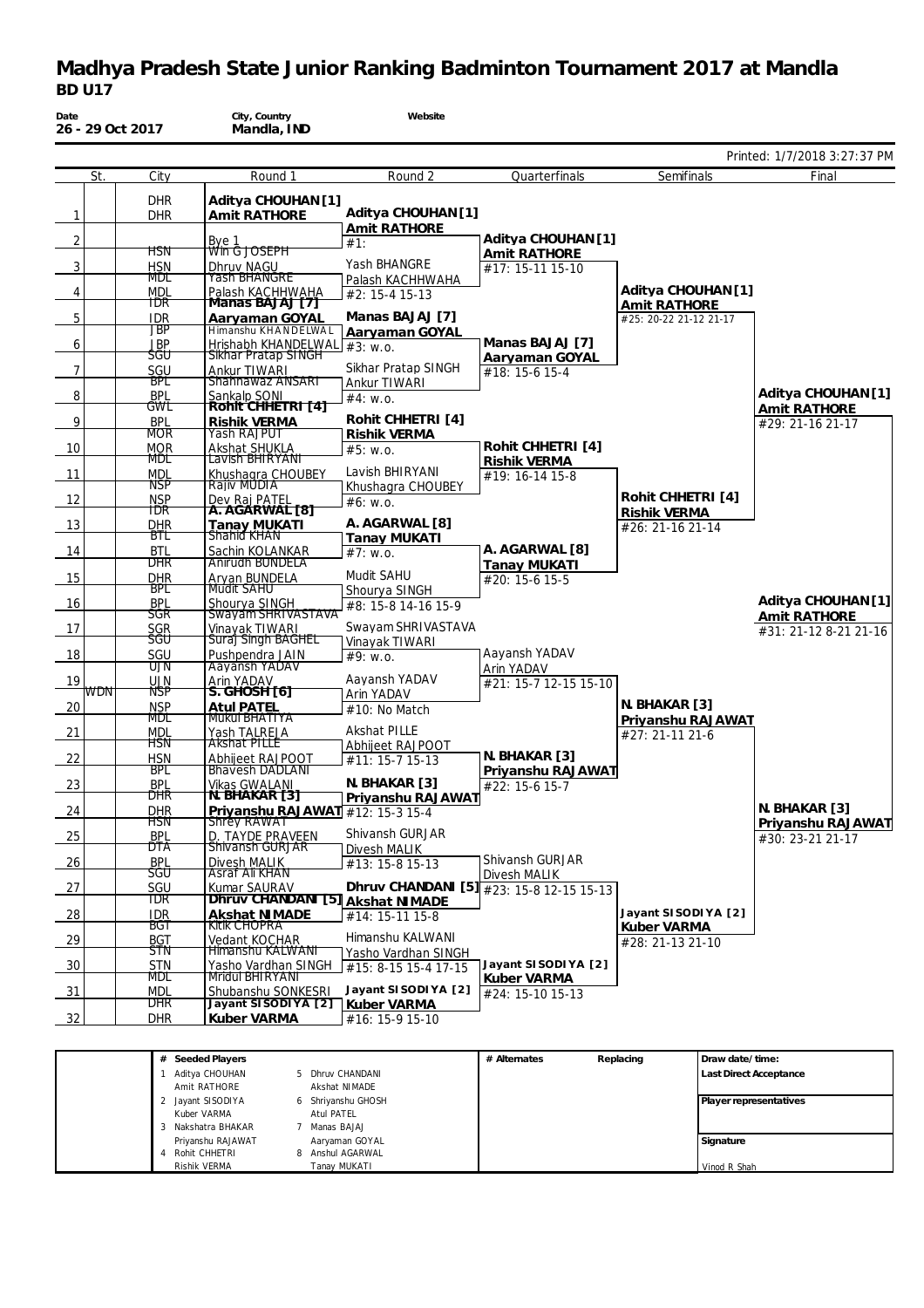| Date<br>26 - 29 Oct 2017 |                          | City, Country<br>Mandla, IND         | Website                                     |                                     |                                    |                                |
|--------------------------|--------------------------|--------------------------------------|---------------------------------------------|-------------------------------------|------------------------------------|--------------------------------|
|                          |                          |                                      |                                             |                                     |                                    | Printed: 1/7/2018 3:28:00 PM   |
| St.                      | City                     | Round 1                              | Quarterfinals                               | Semifinals                          | Final                              | Winner                         |
| $\mathbf{1}$             | <b>IDR</b><br>UJN        | M. RATHORE [1]<br>Aastha SHARMA      | M. RATHORE [1]                              |                                     |                                    |                                |
| $\overline{2}$           |                          | Bye 1                                | Aastha SHARMA<br>#1:                        | M. RATHORE [1]                      |                                    |                                |
| 3                        | <b>BGT</b><br><b>BGT</b> | Khushi QURESHI<br>Anshikha SINGH     | Khushi QURESHI                              | Aastha SHARMA<br>#9: w.o.           |                                    |                                |
| 4                        |                          | Bye 5                                | Anshikha SINGH<br>#2:                       |                                     | Aditi VERMA [3]                    |                                |
| 5                        | <b>BPL</b><br><b>BPL</b> | Aditi VERMA [3]<br>Anisha WASE       | Aditi VERMA [3]                             |                                     | Anisha WASE<br>#13: 21-14 21-12    |                                |
| 6                        |                          | Bye 3                                | Anisha WASE<br>#3:                          | Aditi VERMA [3]                     |                                    |                                |
| 7                        | <b>IDR</b><br><b>IDR</b> | L. PARMAR<br>Drishti SOMANI          | L. PARMAR                                   | Anisha WASE<br>#10: w.o.            |                                    |                                |
| 8                        |                          | Bye 7                                | Drishti SOMANI<br>#4:                       |                                     |                                    | Aditi VERMA [3]                |
| 9                        | SGU<br>SGU               | Bipasha GHOSH<br>Aasiyan PARWEEN     | Yashi RAI                                   |                                     |                                    | Anisha WASE<br>#15: 21-13 21-7 |
| 10                       | <b>MDL</b><br><b>MDL</b> | Yashi RAI<br>D. SHRIVASTAVA          | D. SHRIVASTAVA<br>#5: 16-14 8-15 15-13      | Disha JAIN [4]                      |                                    |                                |
| 11                       |                          | Bye 4                                | Disha JAIN [4]                              | Vanshika PATIDAR<br>#11: 21-8 21-13 |                                    |                                |
| 12                       | <b>MDS</b><br><b>NMH</b> | Disha JAIN [4]<br>Vanshika PATIDAR   | Vanshika PATIDAR<br>#6:                     |                                     | Disha JAIN [4]                     |                                |
| 13                       |                          | Bye 6                                | Mahi CHOUBEY                                |                                     | Vanshika PATIDAR<br>#14: 21-3 21-0 |                                |
| 14                       | <b>BPL</b><br><b>BPL</b> | Mahi CHOUBEY<br>Kanak SHARMA         | Kanak SHARMA<br>#7:                         | Mahi CHOUBEY                        |                                    |                                |
| 15                       |                          | Bye 2                                |                                             | Kanak SHARMA<br>#12: w.o.           |                                    |                                |
| 16                       | <b>IDR</b><br><b>IDR</b> | S. BHATNAGAR [2]<br>Shreya RAHATEKAR | S. BHATNAGAR [2]<br>Shreya RAHATEKAR<br>#8: |                                     |                                    |                                |

| # Seeded Players  | # Alternates | Replacing | Draw date/time:        |
|-------------------|--------------|-----------|------------------------|
| Muskan RATHORE    |              |           | Last Direct Acceptance |
| Aastha SHARMA     |              |           |                        |
| 2 Shavi BHATNAGAR |              |           | Player representatives |
| Shreya RAHATEKAR  |              |           |                        |
| 3 Aditi VERMA     |              |           |                        |
| Anisha WASE       |              |           | Signature              |
| Disha JAIN        |              |           |                        |
| Vanshika PATIDAR  |              |           | Vinod R Shah           |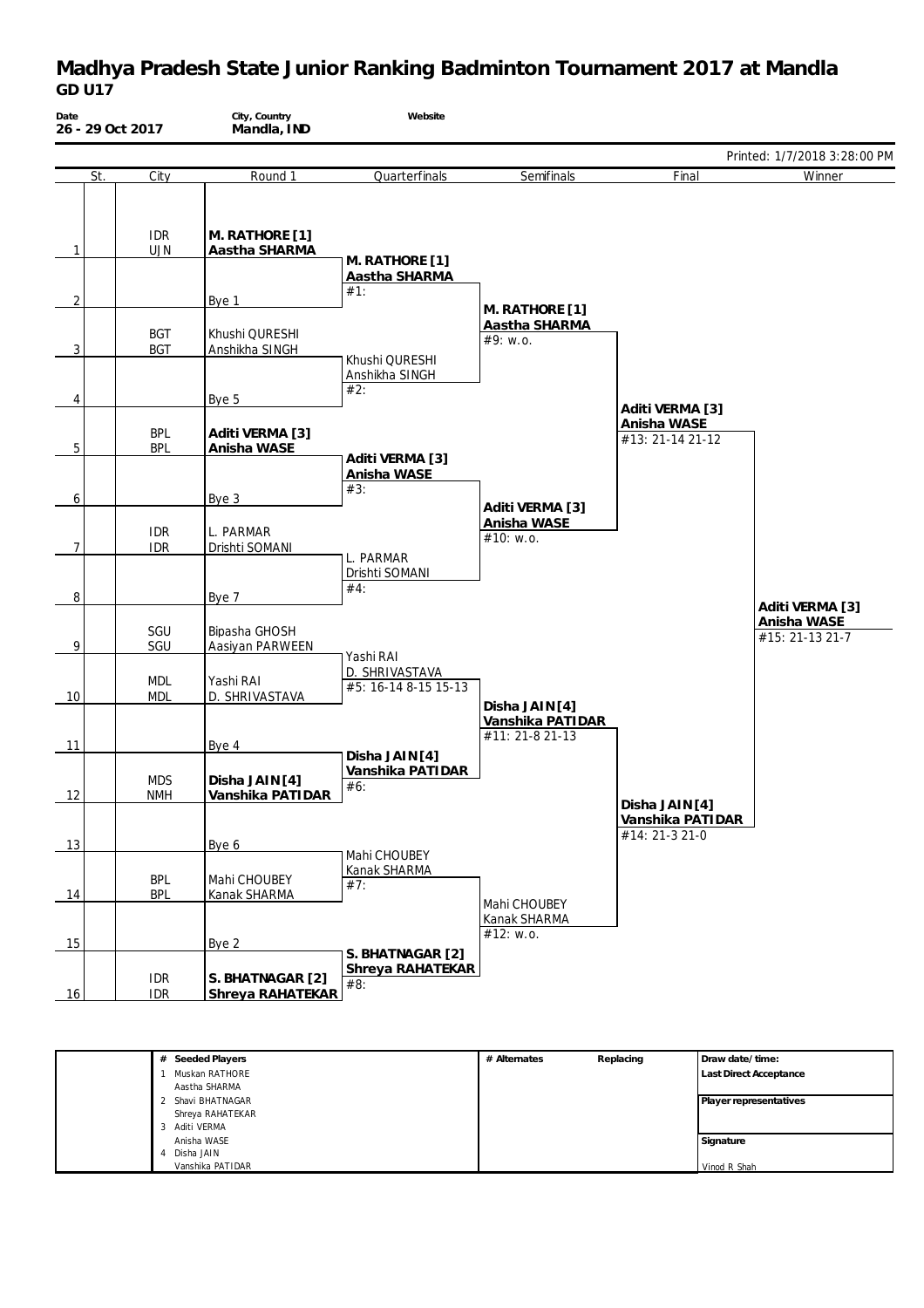| Date                               |        | 26 - 29 Oct 2017         | City, Country<br>Mandla, IND                                            | Website                               |              |                                           |                                                  |
|------------------------------------|--------|--------------------------|-------------------------------------------------------------------------|---------------------------------------|--------------|-------------------------------------------|--------------------------------------------------|
|                                    |        |                          |                                                                         |                                       |              |                                           | Printed: 1/7/2018 3:28:16 PM                     |
|                                    | St.    | City                     | Round 1                                                                 | Round 2                               |              | Round 3                                   | Round 4                                          |
| 1                                  |        | <b>DHR</b>               | Yash RAIKWAR [1]                                                        | Yash RAIKWAR [1]                      |              |                                           |                                                  |
| $\overline{2}$                     |        | SGU                      | Bye 1<br>Asraf Ali KHAN                                                 | #1:                                   |              | Yash RAIKWAR [1]                          |                                                  |
| $\overline{3}$<br>$\overline{4}$   |        |                          | Bye 17                                                                  | Asraf Ali KHAN                        |              | #65: 15-7 15-4                            |                                                  |
| $\overline{5}$                     |        | <b>STN</b>               | Himanshu KALWANI                                                        | #2:<br>Himanshu KALWANI               |              |                                           | Yash RAIKWAR [1]<br>#97: 15-9 15-5               |
| $\overline{6}$<br>7                |        | <b>BPL</b><br><b>NSP</b> | Ridham HAROD<br>Shriyanshu GHOSH                                        | #3: w.o.                              |              | Himanshu KALWANI                          |                                                  |
| 8                                  |        | <b>IDR</b>               | Kanishk BHAND                                                           | Kanishk BHAND                         |              | #66: 15-11 15-12                          |                                                  |
| 9                                  |        | IDR                      | A. SHAIKH [15]                                                          | #4: W.0.<br>A. SHAIKH [15]            |              |                                           |                                                  |
| 10<br>11                           |        | <b>HSN</b>               | Bye 9<br><b>Akshat PILLE</b>                                            | #5:                                   |              | A. SHAIKH [15]                            |                                                  |
| 12                                 |        |                          | Bye $25$                                                                | <b>Akshat PILLE</b>                   |              | #67: 15-5 15-6                            | Prakhar BANCHHOR                                 |
| 13                                 |        | <b>BPL</b><br><b>RWA</b> | Prakhar BANCHHOR                                                        | #6:<br>Prakhar BANCHHOR               |              |                                           | #98: 10-15 15-4 15-13                            |
| 14<br>$\overline{15}$              |        | <b>JBP</b>               | Sumit MISHRA<br>Jyotiraditya SANGHI                                     | #7: 15-8 15-2                         |              | Prakhar BANCHHOR                          |                                                  |
| 16                                 |        | <b>MDL</b>               | <b>Tushar CHAWLA</b>                                                    | Jyotiraditya SANGHI<br>#8: 15-11 15-9 |              | #68: 15-17 15-9 15-12                     |                                                  |
| $\overline{17}$<br>18              |        | <b>IDR</b>               | Anshul AGARWAL [8]<br>Bye 5                                             | Anshul AGARWAL [8]                    |              |                                           |                                                  |
| 19                                 |        | <b>GWL</b>               | Navin YADAV                                                             | #9:                                   |              | Anshul AGARWAL [8]                        |                                                  |
| $\overline{20}$                    |        |                          | <b>Bye 21</b>                                                           | Navin YADAV<br>#10:                   |              | $#69:$ W.O.                               | Anshul AGARWAL [8]                               |
| 21                                 | 22 WDN | SGU<br><b>NSP</b>        | Kumar SAURAV<br>Dev Raj PATEL                                           | Kumar SAURAV                          |              |                                           | #99: 15-10 15-9                                  |
| 23                                 |        | <b>BPL</b>               | <b>Divesh MALIK</b>                                                     | #11: No Match                         |              | Divesh MALIK                              |                                                  |
| 24                                 |        | <b>DHR</b>               | Akshat KANUNGO                                                          | Divesh MALIK<br>$#12: 15-815-7$       |              | #70: 15-11 15-11                          |                                                  |
| $\overline{25}$<br>26              |        | <b>DHR</b>               | Kuber VARMA [13]<br>Bye 13                                              | Kuber VARMA [13]                      |              |                                           |                                                  |
| 27                                 |        | <b>MDL</b>               | Lavish BHIRYANI                                                         | #13:<br>Lavish BHIRYANI               |              | Kuber VARMA [13]<br>#71: 15-3 15-11       |                                                  |
| $\overline{28}$                    |        | <b>JBP</b>               | Himanshu KHANDELWAL                                                     | $\overline{\#14}$ : w.o.              |              |                                           | Kuber VARMA [13]                                 |
| $\overline{29}$<br>30              |        | <b>DTA</b><br><b>HSN</b> | Adarsh SHRIVASTAVA<br>Win G JOSEPH                                      | Win G JOSEPH                          |              |                                           | #100: 15-11 15-9                                 |
| 31                                 |        | UJN                      | Aayansh YADAV                                                           | #15: 15-10 15-13<br>Aayansh YADAV     |              | Aayansh YADAV<br>#72: 15-6 15-9           |                                                  |
| 32<br>33                           |        | <b>IDR</b><br><b>DHR</b> | Chirag CHOUHAN<br>Mayur CHOWHAN [4]                                     | #16: 15-4 15-9                        |              |                                           |                                                  |
| $\overline{34}$                    |        |                          | Bye3                                                                    | Mayur CHOWHAN [4]                     |              |                                           |                                                  |
| 35                                 |        | <b>IDR</b>               | <b>Akshat NIMADE</b>                                                    | #17:<br>Akshat NIMADE                 |              | Mayur CHOWHAN [4]<br>#73: 15-8 10-15 15-6 |                                                  |
| 36                                 | 37 WDN | <b>NSP</b>               | Bye $19$<br>Rajiv MUDIA                                                 | #18:                                  |              |                                           | Mayur CHOWHAN [4]                                |
| 38                                 |        | <b>BPL</b>               | <b>Devang TAYDE PRAVEEN</b>                                             | Devang TAYDE PRAVEEN<br>#19: No Match |              | Yogesh SINGH                              | #101: 15-8 15-8                                  |
| $\overline{39}$                    |        | <b>BGT</b>               | <b>Kitik CHOPRA</b>                                                     | Yogesh SINGH                          |              | #74: 15-8 11-15 15-10                     |                                                  |
| 40<br>41                           |        | <b>CWA</b><br><b>STN</b> | Yogesh SINGH<br>Shishir DWIVEDI [12]                                    | #20: 15-10 11-15 15-10                |              |                                           |                                                  |
| 42                                 |        |                          | Bye 11                                                                  | Shishir DWIVEDI [12]<br>#21:          |              | Shishir DWIVEDI [12]                      |                                                  |
| 43<br>44                           |        | <b>IDR</b>               | Satyansh PARMAR<br>Bye $27$                                             | Satyansh PARMAR                       |              | #75: 15-5 15-5                            |                                                  |
| 45                                 |        | <b>BPL</b>               | <b>Akshat PRADHAN</b>                                                   | #22:                                  |              |                                           | Shishir DWIVEDI [12]                             |
| 46                                 |        | <b>DHR</b>               | Jayant SISODIYA                                                         | Jayant SISODIYA<br>#23: w.o.          |              | Jayant SISODIYA                           | #102: 15-4 15-8                                  |
| 47<br>48                           |        | <b>MDS</b><br><b>MDL</b> | Parikshit JOSHI<br>Palash KACHHWAHA                                     | Palash KACHHWAHA                      |              | #76: 15-8 15-9                            |                                                  |
| 49                                 |        | <b>IDR</b>               | Priyansh KUSHWANI [7]                                                   | #24: 15-11 16-14                      |              |                                           |                                                  |
| 50                                 |        |                          | Bye 7                                                                   | Priyansh KUSHWANI [7]<br>#25:         |              | Priyansh KUSHWANI [7]                     |                                                  |
| 51<br>52                           |        | SGU                      | Pushpendra JAIN<br>Bye $23$                                             | Pushpendra JAIN                       |              | #77: w.o.                                 |                                                  |
| $\overline{53}$                    |        | <b>HSN</b>               | <b>Arpit SONI</b>                                                       | #26:<br>Arpit SONI                    |              |                                           | Priyansh KUSHWANI [7]<br>#103: 15-10 14-16 15-10 |
| 54<br>55                           |        | <b>GWL</b><br><b>DHR</b> | Shekhar KARANRAJ<br>Aman RAIKWAR                                        | #27: w.o.                             |              | Aman RAIKWAR                              |                                                  |
| 56                                 |        | <b>BPL</b>               | Yash MAKHIJA                                                            | Aman RAIKWAR                          |              | #78: 15-2 15-4                            |                                                  |
| 57                                 |        | $\overline{DHR}$         | Nakshatra BHAKAR [11]                                                   | #28: w.o.<br>Nakshatra BHAKAR [11]    |              |                                           |                                                  |
| $\overline{58}$<br>$\overline{59}$ |        | <b>BPL</b>               | Bye 15<br><b>Ashish PRADHAN</b>                                         | #29:                                  |              | Nakshatra BHAKAR [11]                     |                                                  |
| 60                                 |        | idr                      | Aditya BATRA                                                            | Aditya BATRA                          |              | #79: 15-8 15-10                           |                                                  |
| 61                                 |        | <b>UJN</b>               | Arin YADAV                                                              | #30: 15-13 15-9<br>Arin YADAV         |              |                                           | Nakshatra BHAKAR [11]<br>#104: 15-12 15-6        |
| 62<br>63                           |        | SVU<br><b>MDL</b>        | Chintan Hari GUPTA<br>Ritul GOUTAM                                      | #31: 14-16 15-9 15-7                  |              | Arin YADAV                                |                                                  |
| 64                                 |        | JBP                      | Pranav JAIN                                                             | Pranav JAIN                           |              | #80: 15-6 15-10                           |                                                  |
|                                    |        |                          |                                                                         | #32: 9-15 15-6 16-14                  |              |                                           |                                                  |
|                                    |        |                          | # Seeded Players                                                        |                                       | # Alternates | Replacing                                 | Draw date/time:                                  |
|                                    |        | $\mathbf{1}$             | Yash RAIKWAR<br>9 Aaryaman GOYAL<br>2 Saksham RAJPAL<br>10 Tanay MUKATI |                                       |              |                                           | Last Direct Acceptance                           |
|                                    |        |                          | 3 Aditya CHOUHAN<br>11 Nakshatra BHAKAR                                 |                                       |              |                                           | Player representatives                           |
|                                    |        | 5 Amit RATHORE           | 4 Mayur CHOWHAN<br>12 Shishir DWIVEDI<br>13 Kuber VARMA                 |                                       |              |                                           |                                                  |
|                                    |        | 6                        | Aniket PARDESHI<br>14 Priyanshu RAJAWAT                                 |                                       |              |                                           | Signature                                        |
|                                    |        |                          | 7 Priyansh KUSHWANI<br>15 Anas Mohammed SHAIKH                          |                                       |              |                                           |                                                  |
|                                    |        |                          | 8 Anshul AGARWAL<br>16 Yasho Vardhan SINGH                              |                                       |              |                                           | Vinod R Shah                                     |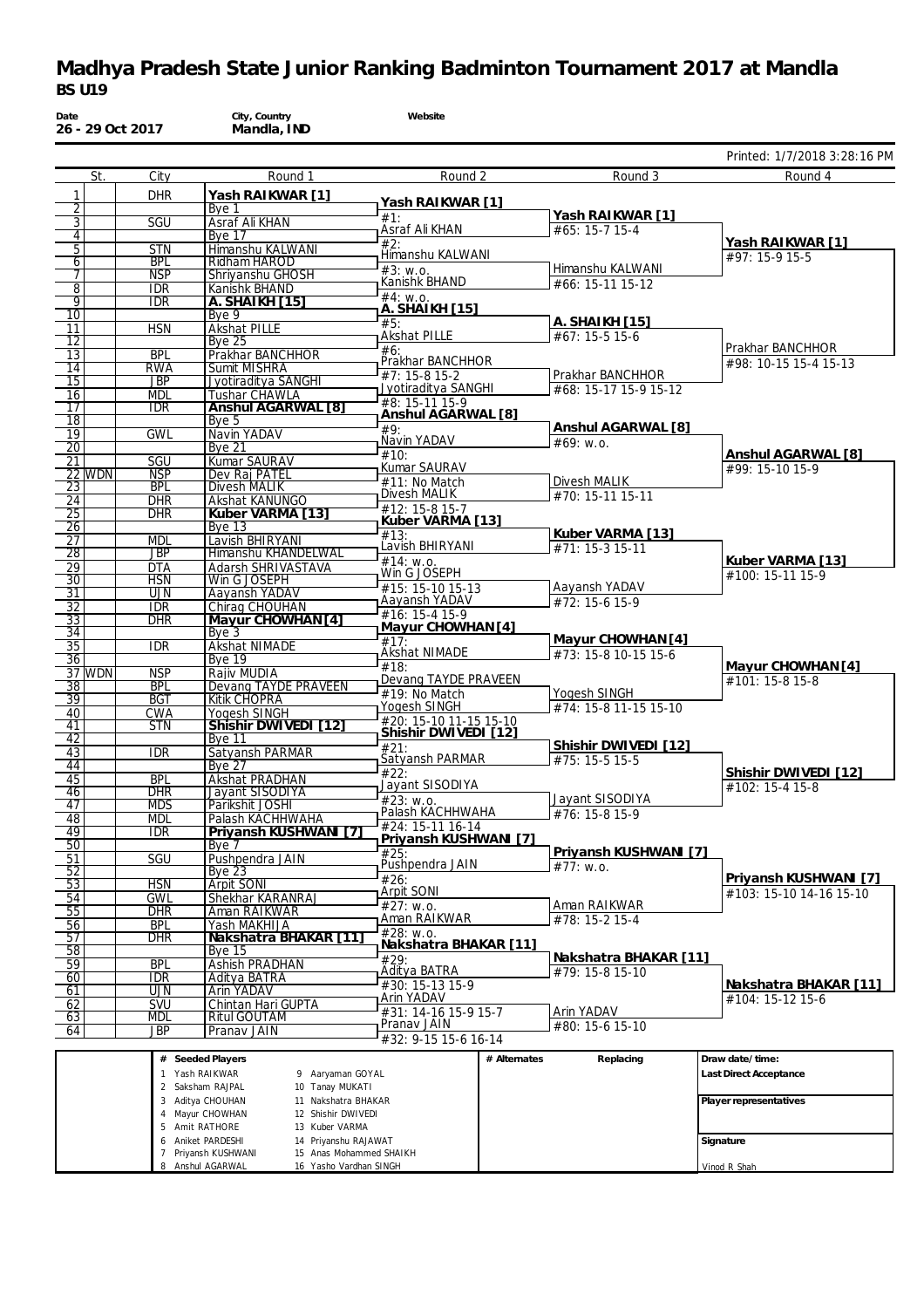| Date                                 | 26 - 29 Oct 2017         | City, Country<br>Mandla, IND                              | Website                                 |                                                                  |                                      |
|--------------------------------------|--------------------------|-----------------------------------------------------------|-----------------------------------------|------------------------------------------------------------------|--------------------------------------|
|                                      |                          |                                                           |                                         |                                                                  | Printed: 1/7/2018 3:28:16 PM         |
| St.                                  | City                     | Round 1                                                   | Round 2                                 | Round 3                                                          | Round 4                              |
| 65                                   | <b>BPL</b>               | Yashkant SINGH                                            | Yashkant SINGH                          |                                                                  |                                      |
| 66                                   | <b>RWA</b>               | Krishna Dutt SONY                                         | #33: w.o.                               | Yashkant SINGH                                                   |                                      |
| 67 WDN<br>68                         | <b>NSP</b><br>SGU        | Sanket JAIN<br>Suraj Singh BAGHEL                         | Suraj Singh BAGHEL                      | #81: 15-6 15-9                                                   |                                      |
| 69                                   | <b>IDR</b>               | Nikhil PANDEY                                             | #34: No Match                           |                                                                  | Tanay MUKATI [10]                    |
| 70                                   | MDL                      | Khushagra CHOUBEY                                         | Khushagra CHOUBEY<br>#35: 15-4 15-5     | Tanay MUKATI [10]                                                | #105: 15-4 15-5                      |
| 71<br>72                             |                          | Bye 16                                                    | Tanay MUKATI [10]                       | #82: 18-16 15-9                                                  |                                      |
| 73                                   | <b>DHR</b><br><b>DTA</b> | Tanay MUKATI [10]<br>Shivansh GURJAR                      | #36:                                    |                                                                  |                                      |
| 74                                   | CWA                      | Aadesh AGREY                                              | Shivansh GURJAR                         | Shivansh GURJAR                                                  |                                      |
| 75                                   | <b>BPL</b>               | Mudit SAHU                                                | #37: w.o.<br>Hrishabh KHANDELWAL        | #83: 16-14 15-11                                                 |                                      |
| 76<br>77                             | <b>JBP</b>               | Hrishabh KHANDELWAL<br><b>Bye 24</b>                      | #38: 15-7 15-7                          |                                                                  | Aniket PARDESHI [6]                  |
| 78                                   | DHR                      | <b>Abhay VYAS</b>                                         | Abhay VYAS                              |                                                                  | #106: 15-7 15-7                      |
| 79                                   |                          | Bye 8                                                     | #39:                                    | Aniket PARDESHI [6]                                              |                                      |
| 80                                   | <b>IDR</b>               | Aniket PARDESHI [6]                                       | Aniket PARDESHI [6]<br>#40:             | #84: 15-7 15-0                                                   |                                      |
| 81<br>$\overline{82}$                | <b>MDL</b><br>GWL        | Yash BHANGRE<br>Garvit JAIN                               | Yash BHANGRE                            |                                                                  |                                      |
| 83                                   | SGU                      | Ankur TIWARI                                              | $\overline{\#41}$ : W.O.                | Manas BAJAJ                                                      |                                      |
| 84                                   | <b>IDR</b>               | Manas BAJAJ                                               | Manas BAJAJ<br>#42: 15-2 15-6           | #85: 15-11 15-8                                                  | Manas BAJAJ                          |
| 85                                   | <b>DWS</b>               | Yuvraj VERMA                                              | Yuvraj VERMA                            |                                                                  | #107: 12-15 15-7 15-4                |
| 86<br>$\overline{87}$                | <b>BPL</b>               | Kabeer MATLANI<br><b>Bye 12</b>                           | #43: w.o.                               | Yuvraj VERMA                                                     |                                      |
| $\overline{88}$                      | <b>STN</b>               | Y. SINGH [16]                                             | Y. SINGH [16]                           | #86: 15-4 15-2                                                   |                                      |
| 89                                   | UJN                      | Palash WAS                                                | #44:                                    |                                                                  |                                      |
| 90                                   | <b>IDR</b>               | Dhruv CHANDANI                                            | Dhruv CHANDANI<br>#45: 8-15 15-11 15-7  | Dhruv CHANDANI                                                   |                                      |
| 91<br>92                             | <b>KTN</b><br><b>HSN</b> | <b>Anian SHRIVAS</b>                                      | Anjan SHRIVAS                           | #87: 15-7 17-15                                                  |                                      |
| 93                                   |                          | <b>Shrey RAWAT</b><br><b>Bye 20</b>                       | #46: 15-10 15-9                         |                                                                  | Aditya CHOUHAN [3]                   |
| 94                                   | <b>NSP</b>               | <b>Atul PATEL</b>                                         | <b>Atul PATEL</b>                       |                                                                  | #108: 15-12 15-10                    |
| 95                                   |                          | Bye 4                                                     | #47:<br>Aditya CHOUHAN [3]              | Aditya CHOUHAN [3]<br>#88: w.o.                                  |                                      |
| 96<br>97                             | <b>DHR</b><br><b>JBP</b> | Aditya CHOUHAN [3]<br>Jayesh VERMA                        | #48:                                    |                                                                  |                                      |
| 98                                   | <b>BGT</b>               | Vedant KOCHAR                                             | Jayesh VERMA                            |                                                                  |                                      |
| $\overline{99}$                      | <b>HSN</b>               | Dhruv NAGU                                                | #49: 15-13 15-10<br>Dhruv NAGU          | Dhruv NAGU                                                       |                                      |
| 100                                  | <b>BPL</b>               | Jasdeep SINGH                                             | #50: 15-9 15-9                          | #89: 15-13 11-15 15-12                                           | Aaryaman GOYAL [9]                   |
| 101<br>$\overline{102}$              | <b>DHR</b><br><b>NMH</b> | Anirudh BUNDELA<br>Jai SHRIVASTAVA                        | Jai SHRIVASTAVA                         |                                                                  | #109: 15-5 15-9                      |
| 103                                  |                          | Bye14                                                     | #51: 15-2 18-16                         | Aaryaman GOYAL [9]                                               |                                      |
| 104                                  | <b>IDR</b>               | Aaryaman GOYAL [9]                                        | Aaryaman GOYAL [9]<br>#52:              | #90: 15-6 15-11                                                  |                                      |
| 105                                  | <b>IDR</b>               | Deepanshu SAINI                                           | Deepanshu SAINI                         |                                                                  |                                      |
| 106 WDN<br>107                       | <b>NSP</b><br><b>BPL</b> | Mayank SHRIVASTAVA<br>Chirag KHAN                         | $#53:$ No Match                         | Chirag KHAN                                                      |                                      |
| 108                                  | <b>MDL</b>               | Palash SHRIVAS                                            | Chirag KHAN                             | #91: 15-7 15-10                                                  |                                      |
| 109                                  |                          | <b>Bye 22</b>                                             | $#54: 15-915-7$<br>Vaibhav YADAV        |                                                                  | Amit RATHORE [5]<br>#110: 15-11 15-6 |
| 110                                  | UJN                      | Vaibhav YADAV                                             | #55:                                    | Amit RATHORE [5]                                                 |                                      |
| $\overline{111}$<br>112              | <b>DHR</b>               | Bye 6<br>Amit RATHORE [5]                                 | Amit RATHORE [5]                        | #92: 15-3 15-7                                                   |                                      |
| $\overline{113}$                     | MOR.                     | Gorav MANJHI                                              | #56:                                    |                                                                  |                                      |
| $\overline{114}$                     | <b>BPL</b>               | Shourya SINGH                                             | Gorav MANJHI<br>#57: 15-3 15-5          | <b>Gorav MANJHI</b>                                              |                                      |
| $\overline{115}$                     | <b>BTL</b>               | <b>Govaro KALE</b><br>Pranshu MURARKA                     | Pranshu MURARKA                         | #93: 15-2 15-2                                                   |                                      |
| 116<br>117                           | <b>STN</b>               | Bye 26                                                    | #58: w.o.                               |                                                                  | Priyanshu RAJAWAT [14]               |
| $\overline{118}$                     | IDR                      | Prajjwal MALAKAR                                          | Prajjwal MALAKAR                        |                                                                  | #111: 15-6 15-13                     |
| 119                                  |                          | Bye 10                                                    | #59:                                    | Priyanshu RAJAWAT [14]<br>Priyanshu RAJAWAT [14] #94: 15-9 15-12 |                                      |
| $\overline{120}$<br>$\overline{121}$ | <b>DHR</b>               | Priyanshu RAJAWAT [14]                                    | #60:                                    |                                                                  |                                      |
| $\overline{122}$                     | <b>DHR</b><br>SGU        | Aryan BUNDELA<br><b>Sikhar Pratap SINGH</b>               | Aryan BUNDELA                           |                                                                  |                                      |
| 123                                  | GWL                      | Krishnakant DUBEY                                         | $#61: 15-13$ 15-12<br>Krishnakant DUBEY | Krishnakant DUBEY                                                |                                      |
| 124                                  | <b>IDR</b>               | Varun MAHADIK                                             | #62: 15-10 15-8                         | #95: 11-15 15-10 15-8                                            | Saksham RAJPAL [2]                   |
| 125                                  | <b>DWS</b>               | Bye 18                                                    | Nirmal JAT                              |                                                                  | #112: 15-8 15-11                     |
| 126<br>127                           |                          | Nirmal JAT<br>Bye 2                                       | #63:                                    | Saksham RAJPAL [2]                                               |                                      |
| 128                                  | <b>DTA</b>               | Saksham RAJPAL [2]                                        | Saksham RAJPAL [2]<br>#64:              | #96: 15-6 15-7                                                   |                                      |
|                                      |                          | # Seeded Players                                          |                                         | # Alternates<br>Replacing                                        | Draw date/time:                      |
|                                      | $\mathbf{1}$             | 9 Aaryaman GOYAL<br>Yash RAIKWAR                          |                                         |                                                                  | Last Direct Acceptance               |
|                                      |                          | 2 Saksham RAJPAL<br>10 Tanay MUKATI                       |                                         |                                                                  |                                      |
|                                      |                          | 3 Aditya CHOUHAN<br>11 Nakshatra BHAKAR                   |                                         |                                                                  | Player representatives               |
|                                      |                          | 4 Mayur CHOWHAN<br>12 Shishir DWIVEDI<br>5 Amit RATHORE   |                                         |                                                                  |                                      |
|                                      | 6                        | 13 Kuber VARMA<br>Aniket PARDESHI<br>14 Priyanshu RAJAWAT |                                         |                                                                  | Signature                            |
|                                      |                          | 7 Priyansh KUSHWANI<br>15 Anas Mohammed SHAIKH            |                                         |                                                                  |                                      |
|                                      |                          | 8 Anshul AGARWAL<br>16 Yasho Vardhan SINGH                |                                         |                                                                  | Vinod R Shah                         |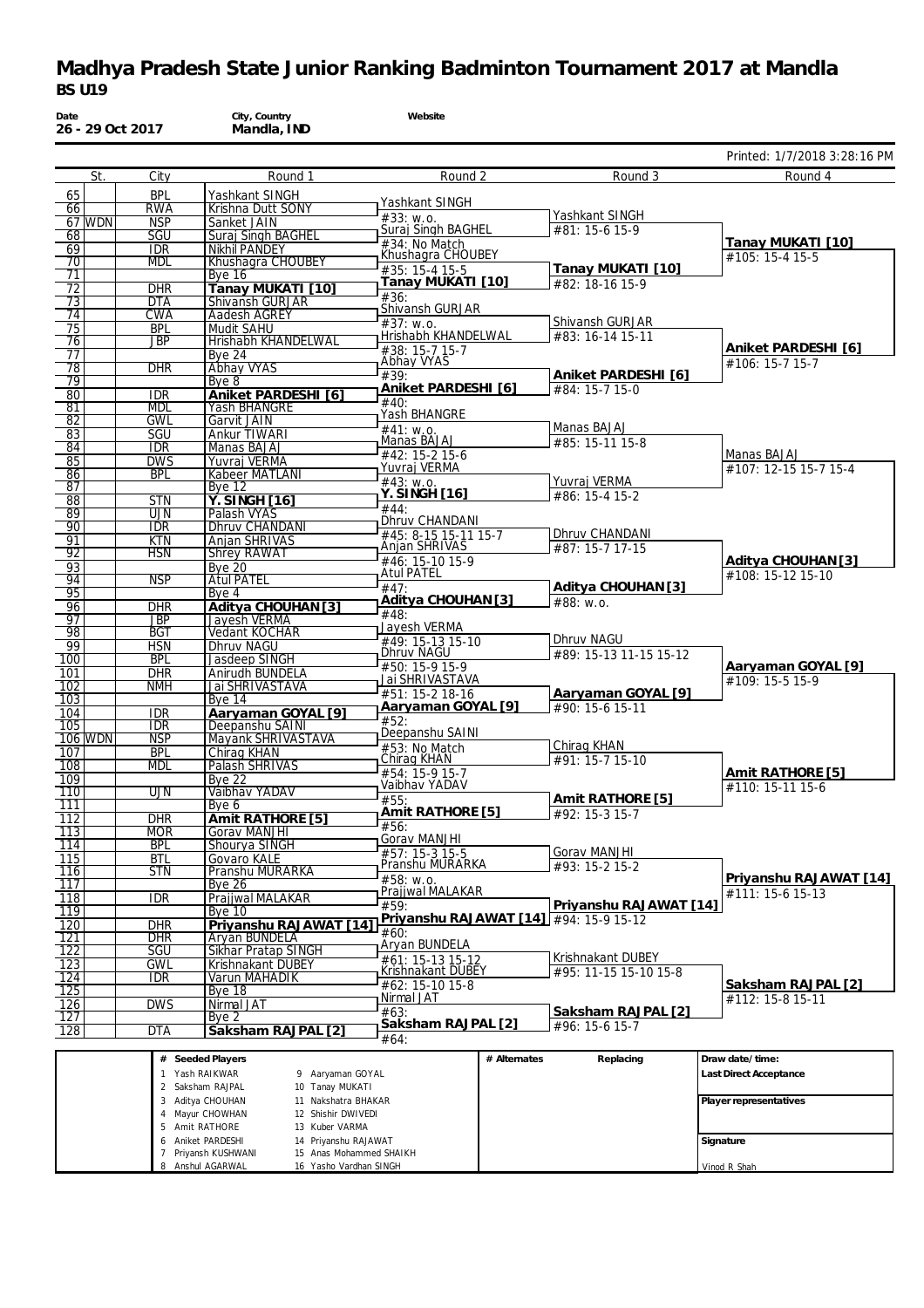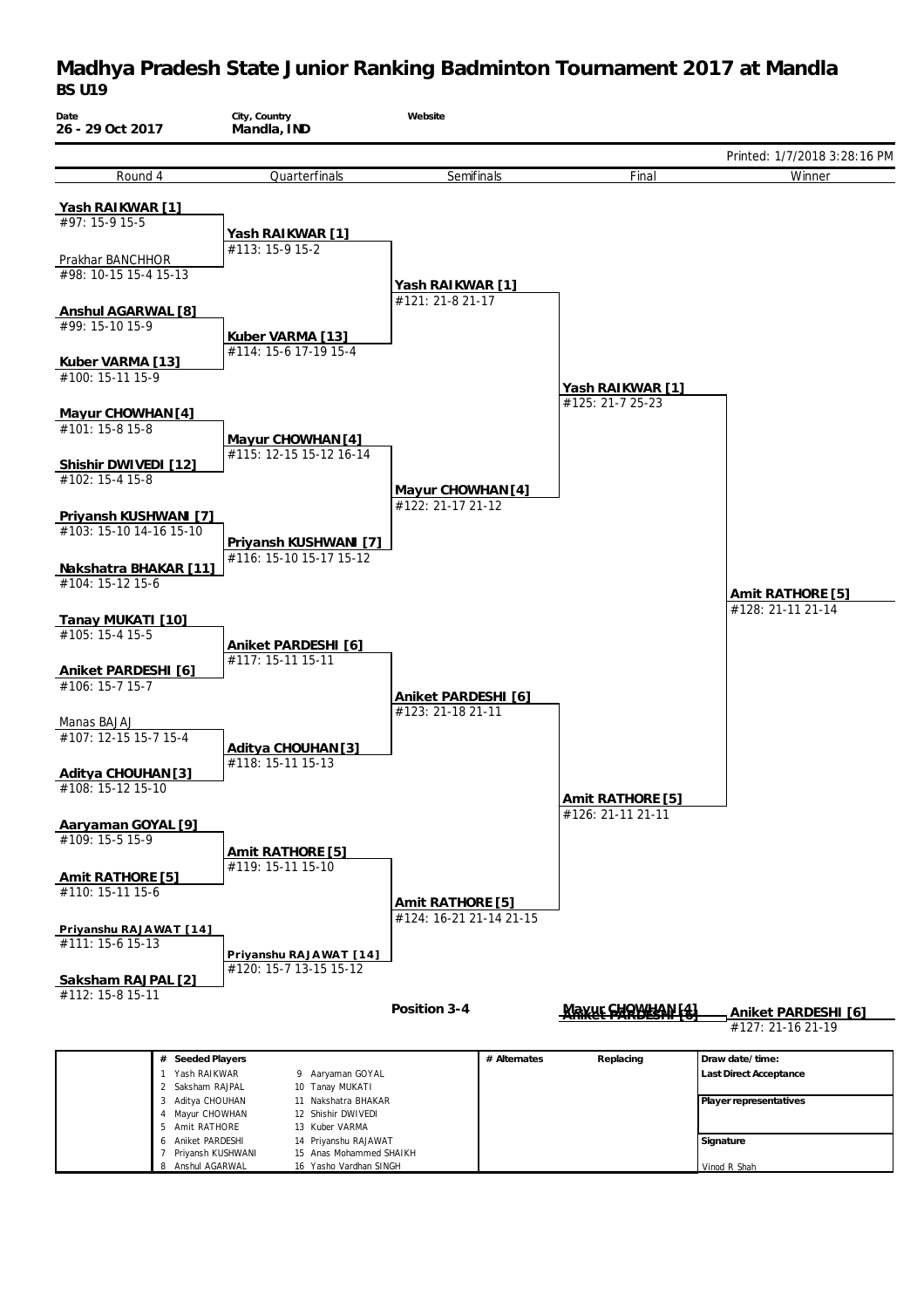| Date<br>26 - 29 Oct 2017       |                          | City, Country<br>Mandla, IND           | Website                             |                                          |                                      |                                           |
|--------------------------------|--------------------------|----------------------------------------|-------------------------------------|------------------------------------------|--------------------------------------|-------------------------------------------|
|                                |                          |                                        |                                     |                                          |                                      | Printed: 1/7/2018 3:28:38 PM              |
| St.                            | City                     | Round 1                                | Round 2                             | Quarterfinals                            | Semifinals                           | Final                                     |
| $\mathbf{1}$<br>$\overline{2}$ | <b>RTM</b>               | Anshu SHARMA [1]<br>Bye 1              | Anshu SHARMA [1]<br>#1:             |                                          |                                      |                                           |
| 3                              | <b>BGT</b>               | Riya YADAV                             |                                     | Anshu SHARMA [1]<br>#17: 15-2 15-2       |                                      |                                           |
| $\overline{4}$                 | <b>IDR</b>               | Meghana RATHORE                        | Riya YADAV<br>#2: 15-5 15-6         |                                          |                                      |                                           |
| 5                              | <b>IDR</b>               | Palak KAKANI [6]                       |                                     |                                          | Anshu SHARMA [1]<br>#25: 21-10 21-17 |                                           |
| 6                              |                          | Bye 5                                  | Palak KAKANI [6]<br>#3:             |                                          |                                      |                                           |
| $\overline{7}$                 | <b>UJN</b>               | Aastha SHARMA                          |                                     | Palak KAKANI [6]<br>#18: 15-13 15-9      |                                      |                                           |
| 8                              | <b>BPL</b>               | Shradha MISHRA                         | Aastha SHARMA<br>#4: $w.o.$         |                                          |                                      |                                           |
| 9                              | <b>IDR</b>               | Mihika BHARGAV [4]                     |                                     |                                          |                                      | Anshu SHARMA [1]<br>#29: 18-21 21-9 21-19 |
| 10                             |                          | Bye 3                                  | Mihika BHARGAV [4]<br>#5:           |                                          |                                      |                                           |
| 11                             | SGU                      | Bipasha GHOSH                          |                                     | Disha JAIN<br>#19: 16-18 15-13 15-12     |                                      |                                           |
| 12                             | <b>MDS</b>               | Disha JAIN                             | Disha JAIN<br>#6: 15-6 15-5         |                                          |                                      |                                           |
| 13                             | <b>IDR</b>               | M. RATHORE [8]                         |                                     |                                          | M. RATHORE [8]<br>#26: 15-12 15-13   |                                           |
| 14                             |                          | Bye 7                                  | M. RATHORE [8]<br>$\overline{47}$ : |                                          |                                      |                                           |
| 15                             | <b>MDL</b>               | Yashi RAI                              |                                     | M. RATHORE [8]<br>#20: 15-10 15-17 15-12 |                                      |                                           |
| 16                             | <b>BPL</b>               | Aditi VERMA                            | Aditi VERMA<br>#8: 15-2 15-3        |                                          |                                      |                                           |
| 17                             | <b>BGT</b>               | Anshikha SINGH                         |                                     |                                          |                                      | Anshu SHARMA [1]<br>#32: 21-14 21-17      |
| 18                             | <b>IDR</b>               | L. PARMAR                              |                                     |                                          |                                      |                                           |
| 19                             | SGU                      | Aasiyan PARWEEN                        | #9: No Match                        | Aasiyan PARWEEN                          |                                      |                                           |
| 20                             | <b>IDR</b>               | S. BHATNAGAR [5]                       | Aasiyan PARWEEN                     | #21: No Match                            |                                      |                                           |
| 21                             | <b>MDL</b>               | D. SHRIVASTAVA                         | #10: w.o.                           |                                          | Anisha WASE [3]                      |                                           |
| 22                             | <b>IDR</b>               | Drishti SOMANI                         | D. SHRIVASTAVA                      |                                          | #27: 21-7 21-11                      |                                           |
| 23                             |                          | Bye 4                                  | #11: 15-10 15-11                    | Anisha WASE [3]                          |                                      |                                           |
|                                | <b>BPL</b>               | Anisha WASE [3]                        | Anisha WASE [3]                     | #22: 15-5 15-5                           |                                      |                                           |
| 24                             |                          |                                        | #12:                                |                                          |                                      | T. MALAKAR [2]                            |
| 25                             | <b>MDS</b><br><b>BGT</b> | Somya MEHTA                            |                                     |                                          |                                      | #30: 21-19 21-16                          |
| 26                             |                          | Khushi QURESHI                         | #13: No Match                       | S. RAHATEKAR [7]                         |                                      |                                           |
| 27                             |                          | Bye 6                                  | S. RAHATEKAR [7]                    | #23: No Match                            |                                      |                                           |
| 28                             | <b>IDR</b>               | S. RAHATEKAR [7]                       | #14:                                |                                          | T. MALAKAR [2]                       |                                           |
| 29                             | <b>BPL</b>               | Himresha PURI                          | Vanshika PATIDAR                    |                                          | #28: 21-11 21-19                     |                                           |
| 30                             | <b>NMH</b>               | Vanshika PATIDAR                       | #15: w.o.                           | T. MALAKAR [2]                           |                                      |                                           |
| 31                             |                          | Bye 2                                  | T. MALAKAR [2]                      | #24: 15-9 15-8                           |                                      |                                           |
| 32                             | <b>IDR</b>               | T. MALAKAR [2]                         | #16:                                |                                          |                                      |                                           |
|                                |                          |                                        |                                     | Position 3-4                             | M. RATHORE [8]                       | M. RATHORE [8]                            |
|                                |                          |                                        |                                     |                                          | Anisha WASE [3]                      | #31: 21-13 14-21 21-16                    |
|                                |                          | # Seeded Players<br>1 Anshu SHARMA     |                                     | # Alternates                             | Replacing                            | Draw date/time:<br>Last Direct Acceptance |
|                                | 3 Anisha WASE            | 2 Tanishka MALAKAR<br>4 Mihika BHARGAV |                                     |                                          |                                      | Player representatives                    |
|                                | 6 Palak KAKANI           | 5 Shavi BHATNAGAR                      |                                     |                                          |                                      |                                           |
|                                | $7\overline{ }$          | Shreya RAHATEKAR                       |                                     |                                          |                                      | Signature                                 |
|                                |                          | 8 Muskan RATHORE                       |                                     |                                          |                                      | Vinod R Shah                              |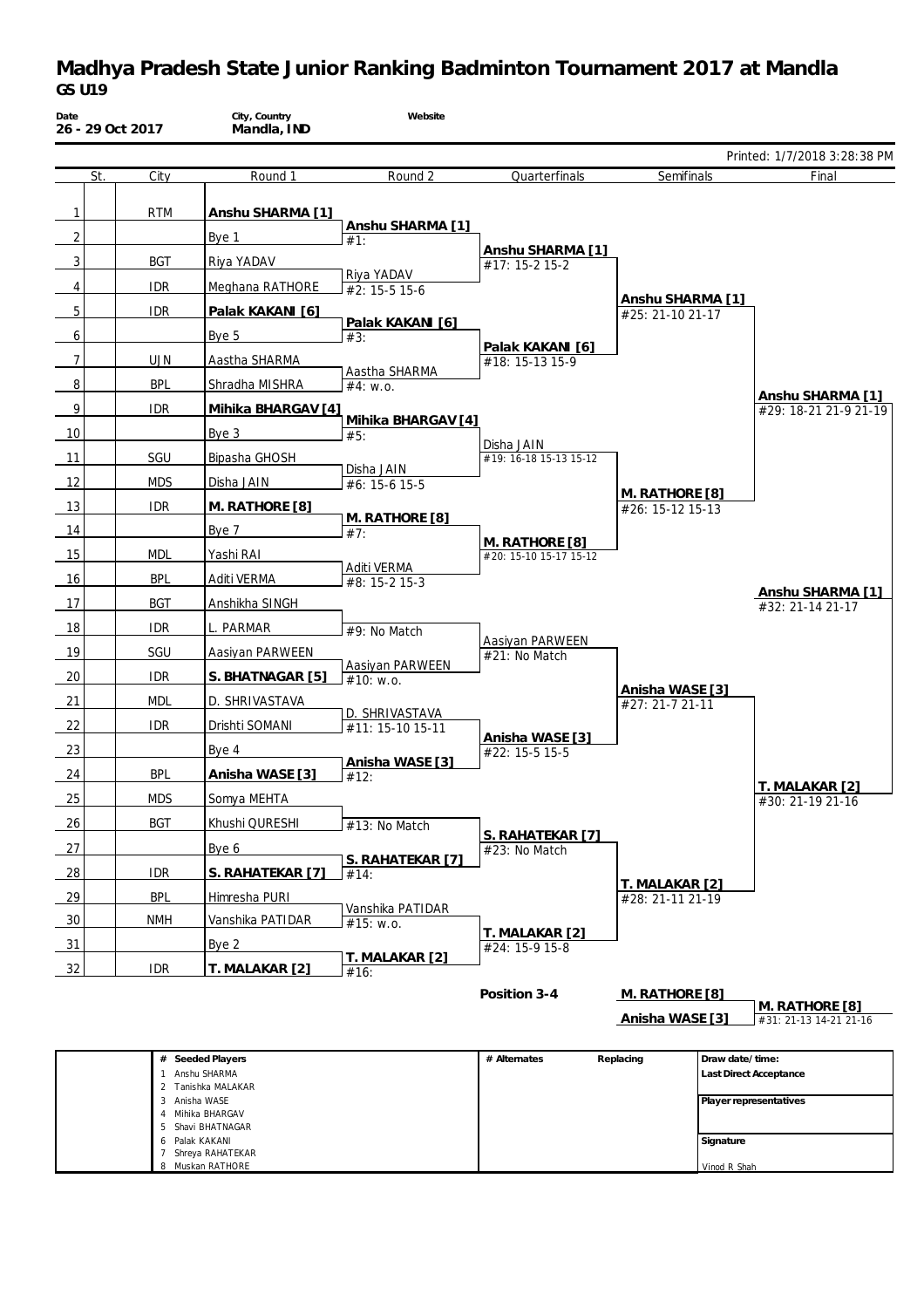| Date         |     | 26 - 29 Oct 2017         | City, Country<br>Mandla, IND            | Website                                |                              |                                            |                              |
|--------------|-----|--------------------------|-----------------------------------------|----------------------------------------|------------------------------|--------------------------------------------|------------------------------|
|              |     |                          |                                         |                                        |                              |                                            | Printed: 1/7/2018 3:29:16 PM |
|              | St. | City                     | Round 1                                 | Round 2                                | Quarterfinals                | Semifinals                                 | Final                        |
| $\mathbf{1}$ |     | <b>DHR</b><br><b>DHR</b> | Aman RAIKWAR [1]<br>Yash RAIKWAR        | Aman RAIKWAR [1]<br>Yash RAIKWAR       |                              |                                            |                              |
| 2            |     |                          | Bye 1                                   | #1:                                    | Aman RAIKWAR [1]             |                                            |                              |
| 3            | WDN | NSP<br><b>NSP</b>        | Rájiv MUDIA                             | Divesh MALIK                           | Yash RAIKWAR                 |                                            |                              |
|              |     | BPL                      | Dev Raj PATEL<br>Divesh MALIK           | Ashish PRADHAN                         | #17: 15-10 15-10             |                                            |                              |
| 4            |     | <b>BPL</b><br>TDR        | Ashish PRADHAN<br>A. GOYAL [6]          | #2: No Match                           |                              | Aman RAIKWAR [1]                           |                              |
| 5            |     | <b>IDR</b>               | Aniket PARDESHI                         | A. GOYAL [6]                           |                              | Yash RAIKWAR<br>#25: 22-20 21-17           |                              |
|              |     |                          |                                         | Aniket PARDESHI                        | A. GOYAL [6]                 |                                            |                              |
| 6            |     | <b>MDL</b>               | Bye 5<br>Khushagra CHOUBEY              | #3:                                    | Aniket PARDESHI              |                                            |                              |
| 7            |     | <b>MDL</b>               | Palash SHRIVAS<br>Akshat PILLE          | Khushagra CHOUBEY                      | #18: 15-9 15-7               |                                            |                              |
| 8            |     | ਸਤਾ<br><b>HSN</b>        |                                         | Palash SHRIVAS<br>#4: 15-3 12-15 15-10 |                              |                                            | Aman RAIKWAR [1]             |
|              |     | ᠊᠊ᡂ                      | Abhijeet RAJPOOT<br>Palash VYAS [3]     |                                        |                              |                                            | Yash RAIKWAR                 |
| 9            |     | <b>UJN</b>               | Vaibhav YADAV                           | Palash VYAS [3]<br>Vaibhav YADAV       |                              |                                            | #29: 21-13 21-14             |
| 10           |     |                          | Bye 3                                   | #5:                                    | Palash VYAS [3]              |                                            |                              |
| 11           |     | sgu                      | Süraj Singh BAGHEL<br>Pushpendra JAIN   | Gorav MANJHI                           | Vaibhav YADAV                |                                            |                              |
|              |     | SGU<br>MOR               | Gorav MANJHI                            | Anjan SHRIVAS                          | #19: 15-7 12-15 17-15        |                                            |                              |
| 12           |     | <b>KTN</b><br>TDR        | Anjan SHRIVAS<br>Chirag CHOUHAN [8]     | #6: w.o.                               |                              | Yash BHANGRE                               |                              |
| 13           |     | <b>RWA</b>               | Sumit MISHRA                            | Chirag CHOUHAN [8]                     |                              | Palash KACHHWAHA<br>#26: 21-16 16-21 21-11 |                              |
|              |     |                          |                                         | Sumit MISHRA                           | Yash BHANGRE                 |                                            |                              |
| 14           |     | <b>NMH</b>               | Bye 7<br><b>Bahuddin QAMAR</b>          | #7:                                    | Palash KACHHWAHA             |                                            |                              |
| 15           |     | <b>NMH</b>               | Jai SHRIVASTAVA                         | Yash BHANGRE                           | #20: 11-15 15-13 20-18       |                                            |                              |
| 16           |     | MDL<br><b>MDL</b>        | <u>Yash BHANGRE</u><br>Palash KACHHWAHA | Palash KACHHWAHA<br>#8: 15-9 15-4      |                              |                                            | Mayur CHOWHAN [7]            |
|              | WDN | NSP                      | <b>Sanket JAIN</b>                      |                                        |                              |                                            | Amit RATHORE                 |
| 17           |     | <b>NSP</b><br>᠊᠍ᢐᡦ᠋      | <b>Atul PATEL</b><br>Asraf All KHAN     | Asraf Ali KHAN<br>Kumar SAURAV         |                              |                                            | #31: 23-21 21-12             |
| 18           |     | SGU                      | Kumar SAURAV                            | #9: No Match                           | Mayur CHOWHAN [7]            |                                            |                              |
| 19           |     |                          | Bye 8                                   | Mayur CHOWHAN [7]                      | Amit RATHORE                 |                                            |                              |
|              |     | DHR                      | Mayur CHOWHAN [7]                       | Amit RATHORE]                          | #21: 15-12 15-4              |                                            |                              |
| 20           |     | <b>DHR</b><br>छटा        | Amit RATHORE<br>Kitik CHOPRA            | #10:                                   |                              | Mayur CHOWHAN [7]<br><b>Amit RATHORE</b>   |                              |
| 21           |     | <b>BGT</b>               | Vedant KOCHAR<br>Lavish BHIRYANI        | Lavish BHIRYANI                        |                              | #27: 21-17 21-14                           |                              |
| 22           |     | MDL<br><b>MDL</b>        | <b>Ritul GOUTAM</b>                     | <b>Ritul GOUTAM</b>                    | Win G JOSEPH [4]             |                                            |                              |
|              |     |                          |                                         | #11: 15-12 15-9                        | <b>Shrey RAWAT</b>           |                                            |                              |
| 23           |     | ĦSNT                     | Bye 4<br>WIN GJOSEPH [4]                | Win G JOSEPH [4]                       | #22: 15-5 15-12              |                                            |                              |
| 24           |     | <b>HSN</b>               | <b>Shrey RAWAT</b>                      | <b>Shrey RAWAT</b><br>#12:             |                              |                                            | Mayur CHOWHAN [7]            |
|              |     | ᢒᡦ᠋                      | Sikhar Pratap SINGH                     | Sikhar Pratap SINGH                    |                              |                                            | <b>Amit RATHORE</b>          |
| 25           | WDN | SGU<br>NSP               | Ankur TIWARI<br>Shriyanshu GHOSH        | Ankur TIWARI                           |                              |                                            | #30: 21-19 17-21 21-18       |
| 26           |     | <b>NSP</b>               | Mayank SHRIVASTAVA                      | $#13$ : No Match                       | A. AGARWAL [5]               |                                            |                              |
| 27           |     |                          | Bye 6                                   | A. AGARWAL [5]                         | A. SHAIKH<br>#23: 15-8 15-11 |                                            |                              |
|              |     | TDR                      | A. AGARWAL [5]                          | A. SHAIKH                              |                              |                                            |                              |
| 28           |     | <b>IDR</b><br>STN        | A. SHAIKH<br><b>Himanshu KALWANI</b>    | #14:                                   |                              | Manas BAJAJ<br>Priyansh KUSHWANI           |                              |
| 29           |     | <b>STN</b>               | Yasho Vardhan SINGH                     | Manas BAJAJ                            |                              | #28: 25-23 21-14                           |                              |
| 30           |     | TDR<br><b>IDR</b>        | Manas BAJAJ<br>Priyansh KUSHWANI        | Priyansh KUSHWANI<br>#15: 15-4 15-10   | Manas BAJAJ                  |                                            |                              |
|              |     |                          |                                         |                                        | Priyansh KUSHWANI            |                                            |                              |
| 31           |     | <b>GWL</b>               | Bye 2<br>Rohit CHHETRI [2]              | Rohit CHHETRI [2]<br>Rishik VERMA      | #24: 11-15 15-10 15-7        |                                            |                              |
| 32           |     | <b>BPL</b>               | Rishik VERMA                            | $\frac{1}{16}$ :                       |                              |                                            |                              |

| Seeded Players<br># |                      | # Alternates | Replacing | Draw date/time:        |
|---------------------|----------------------|--------------|-----------|------------------------|
| Aman RAIKWAR        | 5 Anshul AGARWAL     |              |           | Last Direct Acceptance |
| Yash RAIKWAR        | Anas Mohammed SHAIKH |              |           |                        |
| Rohit CHHETRI       | 6 Aaryaman GOYAL     |              |           | Player representatives |
| Rishik VERMA        | Aniket PARDESHI      |              |           |                        |
| 3 Palash VYAS       | Mayur CHOWHAN        |              |           |                        |
| Vaibhav YADAV       | Amit RATHORE         |              |           | Signature              |
| Win G JOSEPH        | 8 Chirag CHOUHAN     |              |           |                        |
| Shrev RAWAT         | Sumit MISHRA         |              |           | Vinod R Shah           |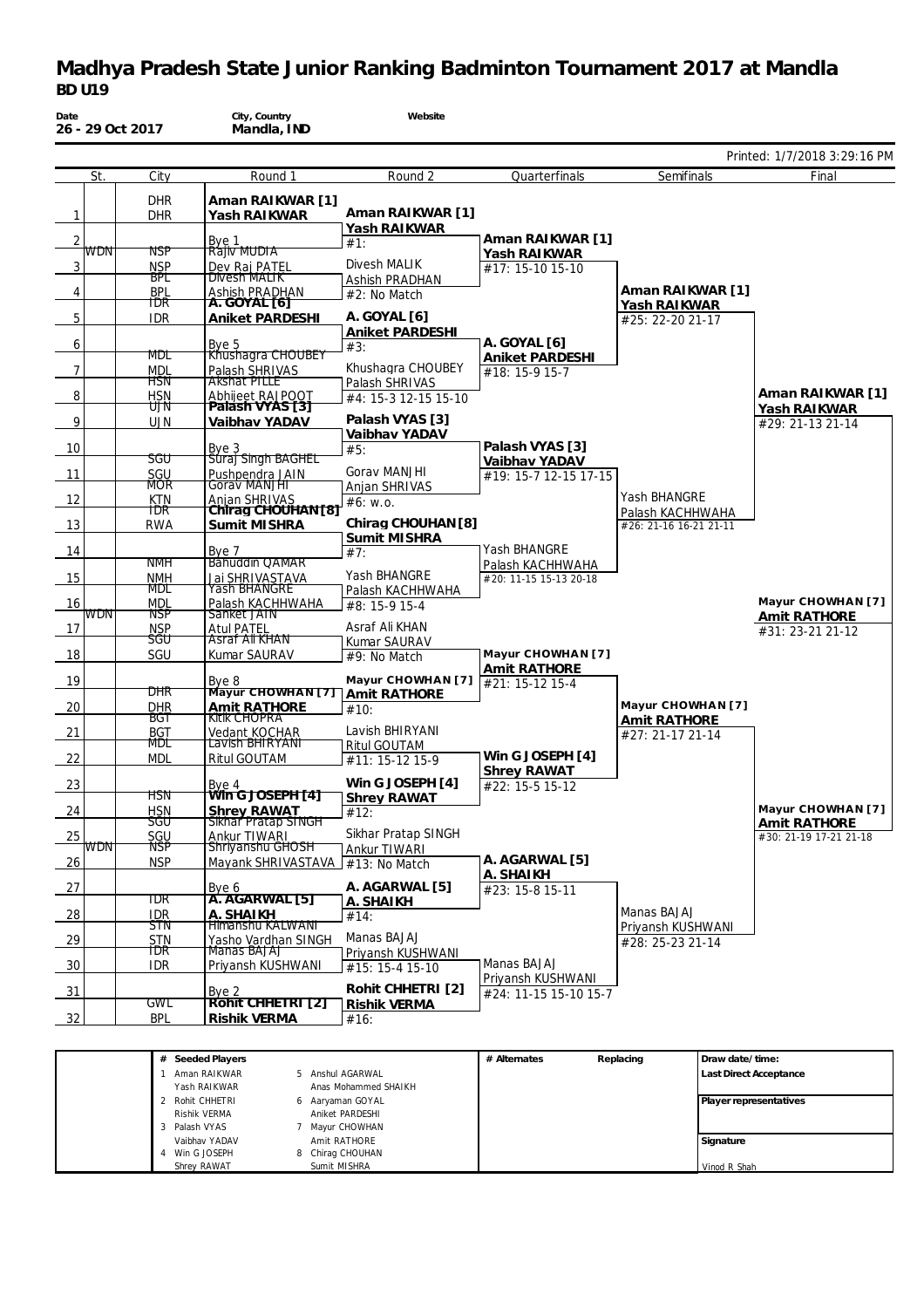

| # Seeded Players | # Alternates | Replacing | Draw date/time:               |
|------------------|--------------|-----------|-------------------------------|
| Tanishka MALAKAR |              |           | <b>Last Direct Acceptance</b> |
| Muskan RATHORE   |              |           |                               |
|                  |              |           | Player representatives        |
|                  |              |           |                               |
|                  |              |           |                               |
|                  |              |           | Signature                     |
|                  |              |           |                               |
|                  |              |           | Vinod R Shah                  |